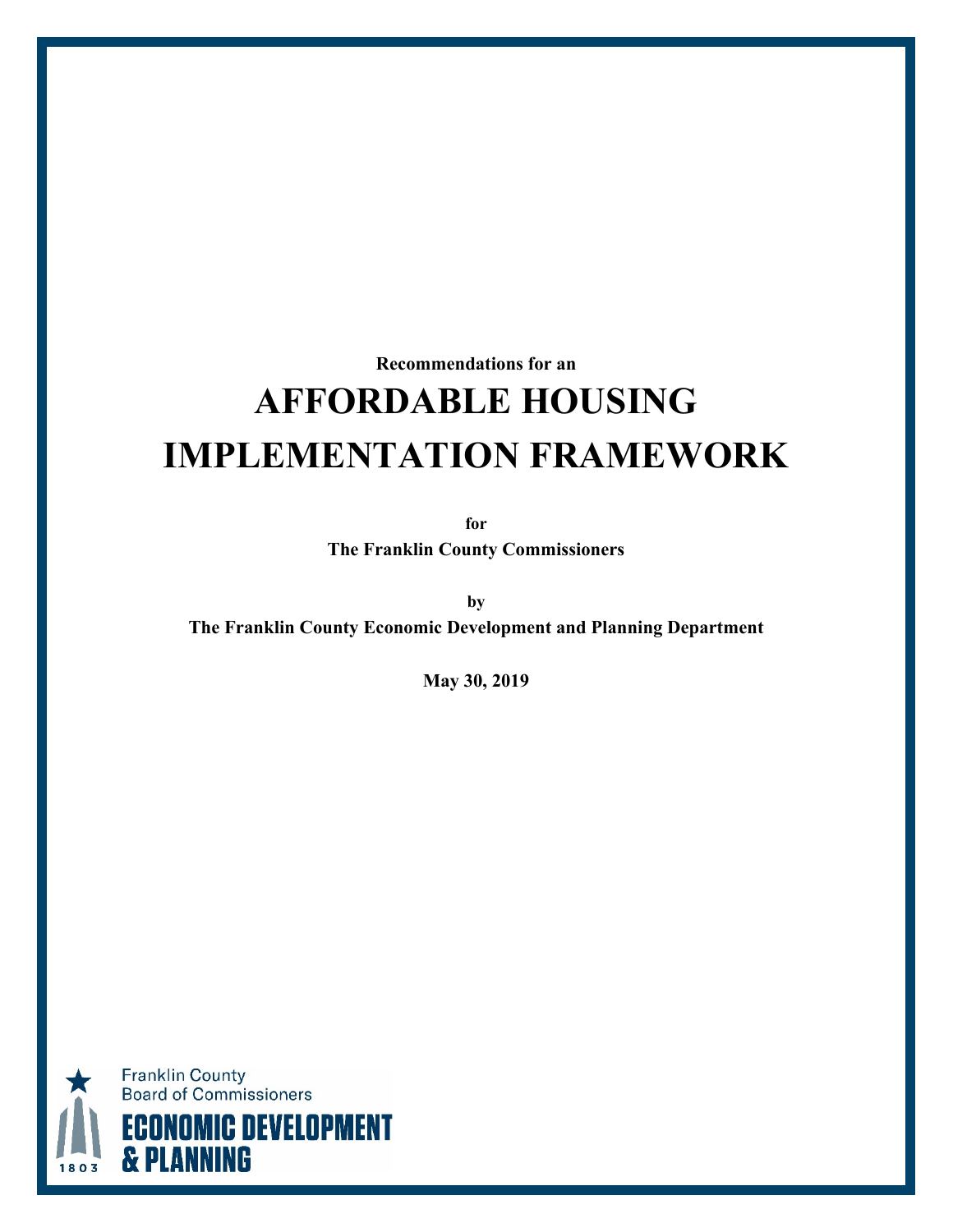# Table of Contents

| I.   | Introduction                                                           | 1  |  |
|------|------------------------------------------------------------------------|----|--|
| П.   | Note on Housing Economics                                              | 3  |  |
| III. | The Three Core Considerations                                          | 5  |  |
|      | • Consideration #1: Preserving Established County Funding for Housing  | 6  |  |
|      | • Consideration #2: Creating New Housing Incentives and Zoning Updates | 8  |  |
|      | - Community Reinvestment Act Tax Abatements                            | 8  |  |
|      | - Tax Increment Financing                                              | 9  |  |
|      | - Sales Tax Exemption                                                  | 10 |  |
|      | - Inclusive & Affordable Housing Zoning Update                         | 10 |  |
|      | • Consideration #3: Creating New County Funded Initiatives             |    |  |
|      | - County Housing Magnet Fund (4% LIHTC Soft Loan Fund)                 | 11 |  |
|      | - Land Trust                                                           | 13 |  |
|      | – Quick Strike Land Acquisition                                        | 14 |  |
| IV.  | Summary                                                                | 16 |  |
| V.   | Appendix A                                                             | 18 |  |
|      |                                                                        |    |  |

# Credits

These recommendations were made:

Under the direction of: Erik Janas, Deputy County Administrator; and, James Schimmer, Director of Economic Development and Planning; With policy coordinated and authored by: Alex Beres, Assistant Director of Economic Development and Planning; With significant input from: The research and policy analysis of Josh Roth, EDP Senior Program Coordinator; Steven Gladman, President of the Affordable Housing Trust for Columbus and Franklin County, who provided early policy suggestions; Roberta Garber, of the Affordable Housing Alliance of Central Ohio, who has been ever helpful, providing suggestions and research; and Additional input from EDP staff included, Jenny Snapp, Michael Salvadore, Mark Paxson, Lucie McMahon, Jamie Edwards, Matt Brown, Phil Ashear, and Brian Estabrook.

These policy recommendations are a product of the Economic Development and Planning Department. All errors, omissions, and miscalculations contained within these recommendations are those solely of the author, Alex Beres.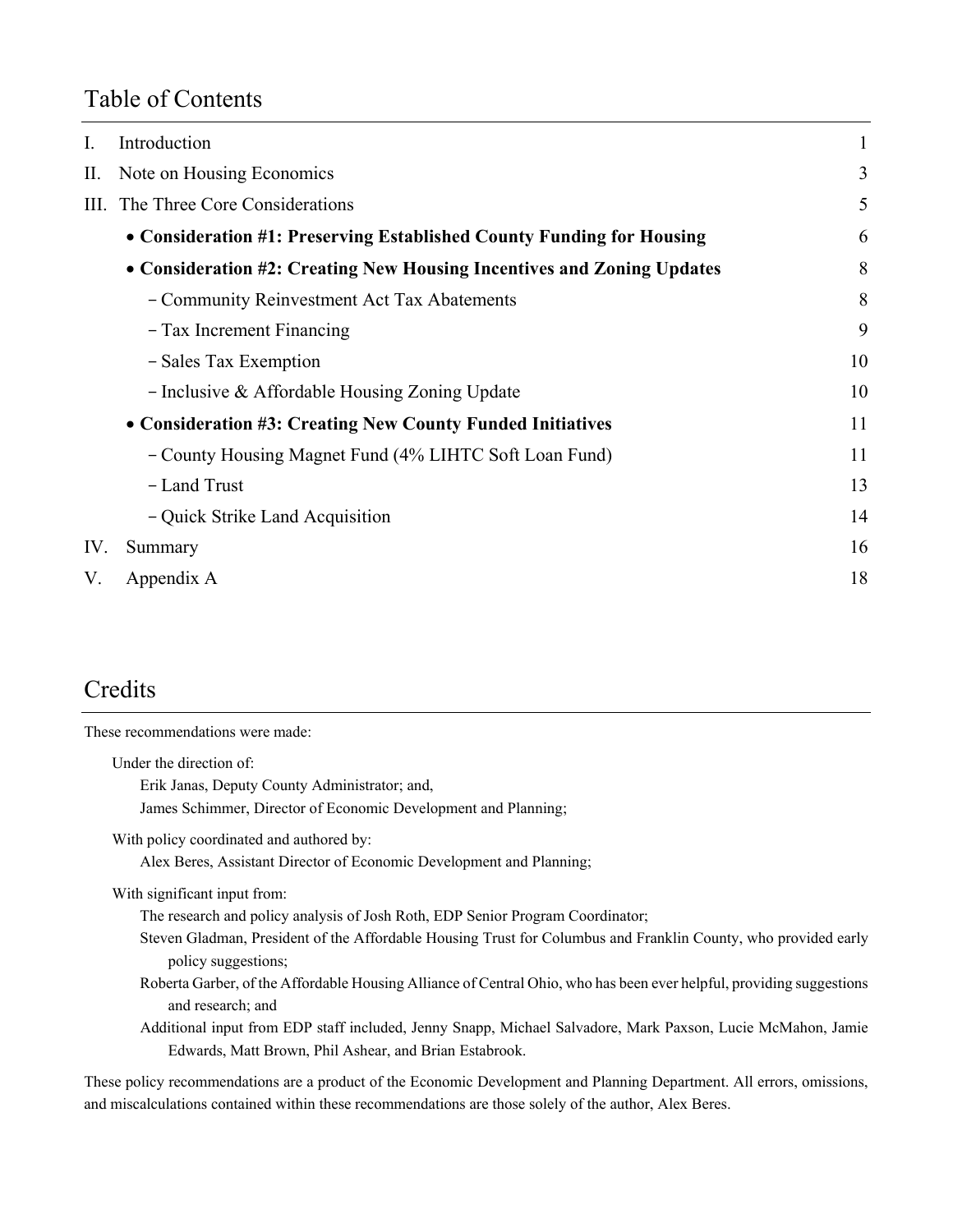# **Franklin County Affordable Housing Implementation Framework**

# Introduction and Affordable Housing Needs Statement

In February 2017, the Affordable Housing Alliance of Central Ohio (AHACO) released a report, *The Columbus and Franklin County Affordable Housing Challenge*, identifying the scope of the affordable housing challenges facing the community, including a range of issues from the spatial mismatch between affordable housing and jobgrowth areas to rents outpacing the growth of incomes. AHACO's subsequent policy proposal, *The Partnership for Housing Investment 3-Year Start-Up Plan*, narrowed the focus to the 54,000 Franklin County households living in poverty that pay more than 50% of their income on housing. In order to match the scope of the challenge, AHACO's ask of the community was both bold and substantial, sparking a robust community wide conversation. Many local governments and institutions, Franklin County included, began exploring how best to contribute the community's varied and complex affordable housing needs.

Since 2010, the Columbus Region has achieved job creation and capital investment goals greater than any other decade in its history<sup>[1](#page-2-0)</sup>. This regional economic development initiative has played a significant role in Columbus becoming the fastest growing region in the state of Ohio. Having added an estimated 177,000 residents from 2010 to [2](#page-2-1)017, a growth rate of 9.3 percent<sup>2</sup>, Central Ohio's development has not come without costs. As more residents have moved to the region in search of education and economic opportunity, existing residents have felt the burden of increased rents, rising property taxes, and the hottest real estate market in the United States<sup>[3](#page-2-2)</sup>. As Central Ohio continues to grow, these issues will only continue to worsen unless appropriate land use, mobility, and housing policy interventions are made.

As MORPC's insight2050 initiative has made well known, Central Ohio is forecasted to add as many as 1 million new residents to the region over the next 30 years, with a majority of that growth to take place in Franklin County<sup>[4](#page-2-3)</sup>. The Building Industry Association of Central Ohio has reported that Central Ohio must build more than 14,000 housing units per year in order to accommodate the projected population growth<sup>[5](#page-2-4)</sup>. However, in recent years, Central Ohio has only added approximately 8,000 housing units each year, leaving an annual deficit of close to 6,000 housing units<sup>[6](#page-2-5)</sup>. Such a deficit in the supply of new housing units will only continue to expand the affordable housing needs of the community.

<span id="page-2-0"></span> $\overline{\phantom{a}}$ <sup>1</sup> Columbus 2020 "Strategic Milestone[" https://columbusregion.com/150k/?gclid=EAIaIQobChMIltzcpvzw4QIVEdvACh1U0w1-](https://columbusregion.com/150k/?gclid=EAIaIQobChMIltzcpvzw4QIVEdvACh1U0w1-EAAYASADEgLJlPD_BwE) [EAAYASADEgLJlPD\\_BwE](https://columbusregion.com/150k/?gclid=EAIaIQobChMIltzcpvzw4QIVEdvACh1U0w1-EAAYASADEgLJlPD_BwE)

<span id="page-2-1"></span><sup>2</sup> Columbus Business First, "Fast-growing Columbus Region moves past Cleveland in new population rankings", March 22, 2018, <https://www.bizjournals.com/columbus/news/2018/03/22/fast-growing-columbus-region-moves-past-cleveland.html>

<span id="page-2-2"></span><sup>3</sup> Columbus Dispatch, "Columbus is nation's hottest real-estate market", April 10, 2019, <https://www.dispatch.com/business/20190410/columbus-is-nations-hottest-real-estate-market>

<span id="page-2-3"></span><sup>4</sup> Insight 2050 Repor[t https://getinsight2050.org/the-report/](https://getinsight2050.org/the-report/)

<span id="page-2-4"></span><sup>5</sup> Building Industry Association of Central Ohio, "Housing Needs Assessment," 2018 [http://www.biahomebuilders.com/aws/BIA/page\\_template/show/133918](http://www.biahomebuilders.com/aws/BIA/page_template/show/133918)

<span id="page-2-5"></span><sup>6</sup> Ibid.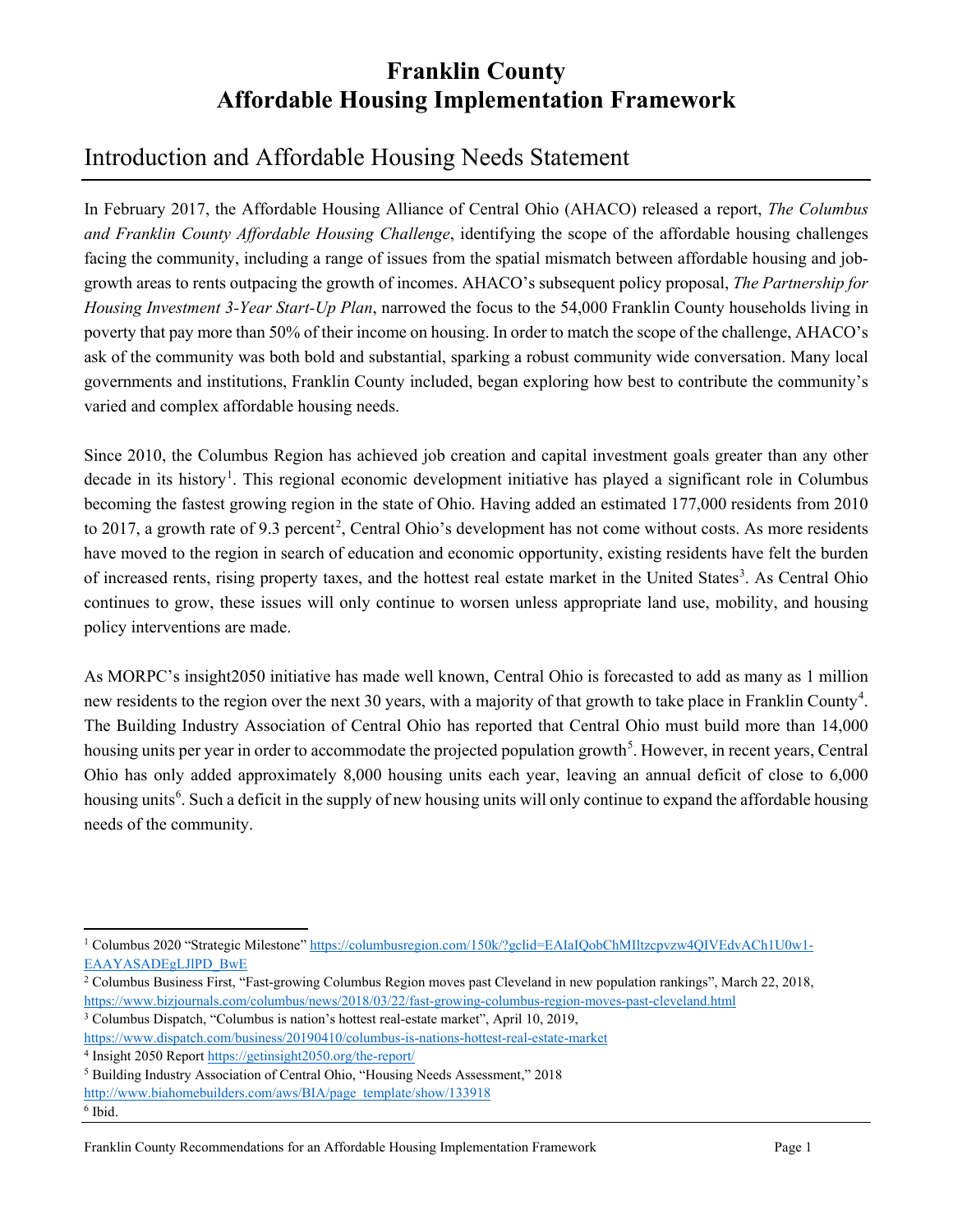*GOAL***:** *to induce the construction of as many new units for low- and moderate-income residents as possible*, *while also preserving neighborhood affordability, with the most efficient use of County tax dollars*.

### **Guidelines and Core Considerations for Policy Recommendations**

Any local public policy recommendation should recognize the affordable housing challenge as first and foremost a national and macroeconomic issue affecting other growing regions across the United States. The lessons Franklin County learns from local policy actions should be reflected in our continued advocacy to our state and national delegations for larger policy reforms. It is important to note that Franklin County already supports affordable housing on a number of policy fronts. These efforts have been well run and have leveraged preciously scarce federal, state, and local funds, however, those funding sources have not kept pace with the growing affordable housing needs of the community.

We also recognize that not all housing issues can be addressed by a housing policy. Many interrelated issues contribute to the need for affordable housing, including the lack of individual wage growth as well as the lack of mobility options to efficiently and timely transport those looking for employment to job centers. Such issues will be addressed as often as possible in the greater Economic Development Strategic Plan, in which this Affordable Housing Implementation Framework makes up a part.

Finally, EDP acknowledges that any new and reformed policy recommendations work best when coordinated with the efforts of regional public, private, and non-profit stakeholders. There are several regional policy challenges, including affordable housing, in which the County is best situated to advance regional cooperation. By filling gaps in the local community and economic development landscape and focusing on these niche policy areas, the County can strategically leverage and enhance the efforts of other stakeholder initiatives. This philosophy was employed throughout the creation of both the greater Economic Development Strategic Plan as well as the recommendations within this Affordable Housing Implementation Framework, and as a result, these efforts will solidify Franklin County's role as a leader in community and economic development policy.

In June 2018, EDP authored a memo which outlined affordable housing policy areas the department would study for possible recommendations the Franklin County Commissioners might consider to address the growing affordable housing challenge. We now follow that previous outline with these carefully considered and studied recommendations guided by three core considerations and how they each fit a policy niche within an eventual greater regional policy coordination.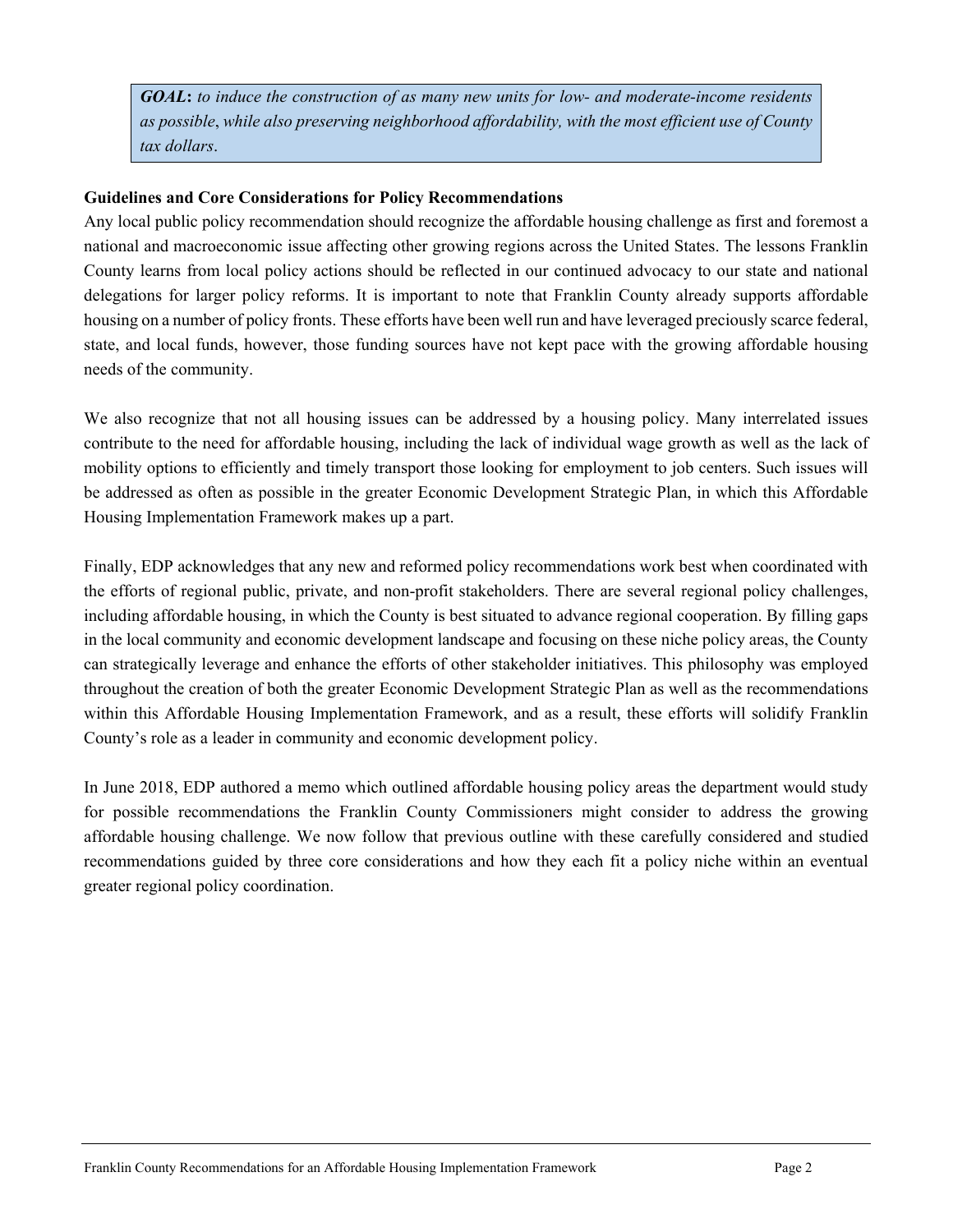# Note on Housing Economics

Most of the rules of the basic, "economics 101" supply and demand model fail to accurately describe how the housing market actually works. Below are several reasons why the "market for housing" is unique. These reasons are summarized below to provide a background for the recommendations that will appear in this memo:

**The "housing market" is segmented into many "submarkets,"** because housing is fundamentally "decomposable" – A unit of housing is "decomposable" in the sense that its qualities (age, size, number of room, lot size, location/proximity to community assets) make an individual housing unit unique and not truly comparable to any other. Because of this, it is not useful to think that a single "housing market" exists in our region. Rather, it is more helpful to conceptualize "the housing market" as a series of "submarkets" broken down into similar characteristics and then examining the market forces that operate in each submarket. We must also recognize that changes in one submarket are not guaranteed to impact another submarket (for example, thinking about a luxury housing submarket and a student housing submarket as separate and only loosely related). Thus, pursuing a public policy goal to "build more housing" will not automatically reduce the median price of housing in a region in the short run, especially in a region where the median price of housing is increasing at a rate much faster than the rate of inflation, as our region is today.

**Developers both shape and respond to market forces, which determines the type of new housing units that is built in our region** – Reflecting national trends, the "developer market" in our region has become increasingly concentrated in past decades. There are very few housing developers active in our region, due in part to consolidation among developers/construction firms in recent decades, but also to the various "barriers of entry" (e.g. industry-knowledge, licensing, financing, working capital, etc.) faced by entrepreneurs aspiring to enter the developer market. Our region's incumbent developers act in economically rational ways and in response to current market forces, many of which they've helped shape. Achieving their desired rate of return to justify investment, without subsidy, is only possible at large scales and in submarket attainable by higher income households. As a result, gaps in the submarkets attainable for lower income and working class households have grown, resulting in less diverse and fewer affordable housing options. If our region's housing markets were more competitive - i.e. there were more private and/or nonprofit housing developers (CDCs) - more diverse and more affordable housing options would be constructed.

**Therefore, it falls on the public sector to subsidize housing for low income residents** – Because the private market fails to provide enough affordable housing opportunities to satisfy affordable housing needs, the public sector has historically stepped in to incentivize affordable housing options. In the past, governments (through public works programs and then later public housing authorities) built, owned, maintained, and operated housing units for low income individuals. In recent decades government support of affordable housing has shifted to vouchers that help low income individuals afford "market rate" housing, as well as the use of Federal Low-Income Housing Tax Credits to induce new affordable units. However, as affordable housing needs have grown, the number of vouchers has become insufficient. As a result, additional resources and new initiatives are necessary to not only maintain existing affordable housing options but to expand those options to meet the increasing needs of a growing region.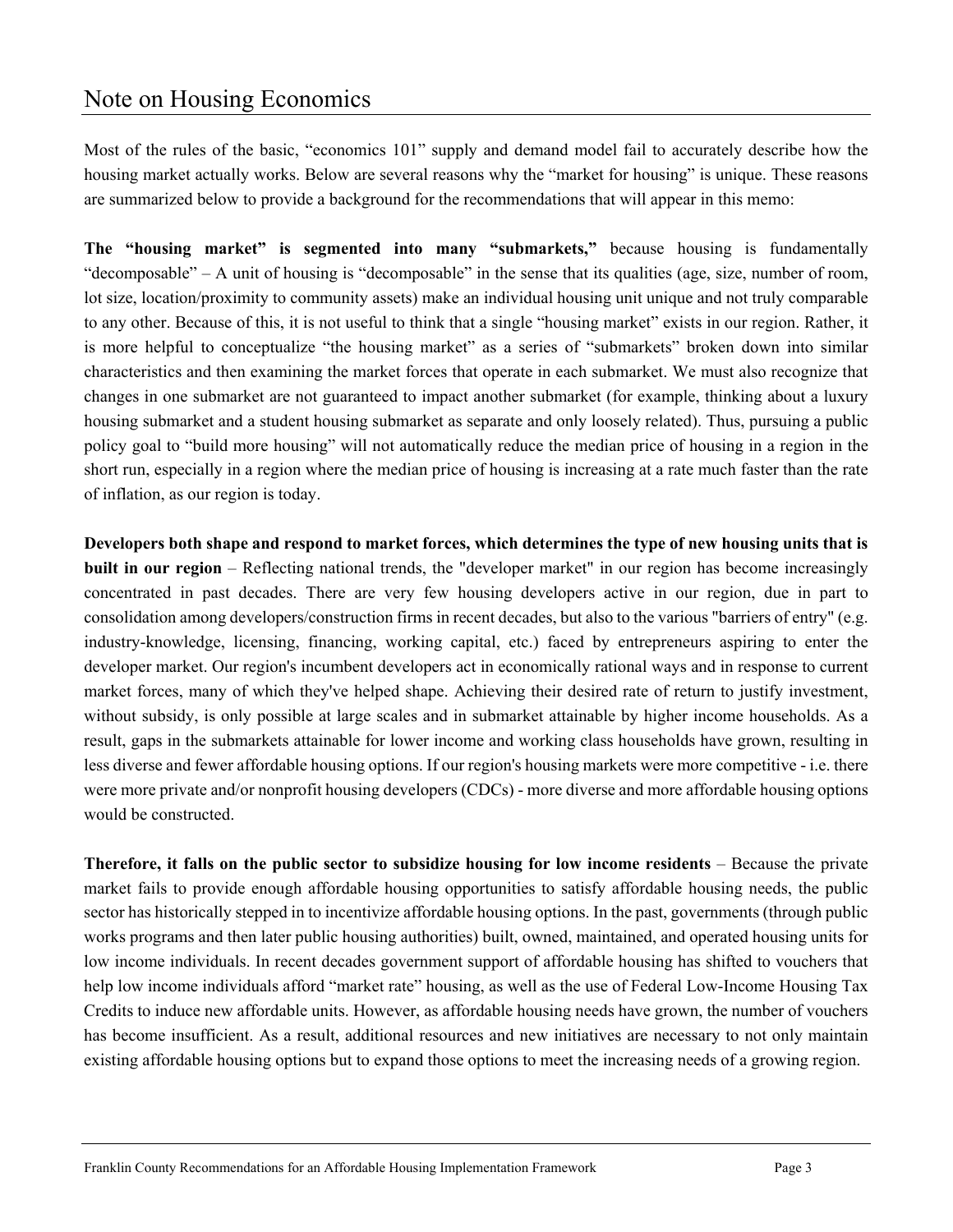**Underlying the affordable housing challenge, a "spatial mismatch" exists between our region's "naturally occurring affordable housing" and where individuals in need of affordable housing options work** – The bottom line is that the lack of affordable housing options is substantially due to the inability of a large number of residents to access employment, services, and other community amenities within a reasonable distance of their home. As many regions across the United States grapple with the dramatic increase in low wage jobs, the rise of the gig economy, and the decline of "traditional middle class" jobs, maintaining and increasing the supply of affordable housing options in areas where people can both live and work presents an ongoing challenge. In this respect, our region faces several challenges in alleviating the current spatial mismatch between our region's "job centers" and the neighborhoods our low income residents can currently afford to live in.

**In conclusion –** The Affordable Housing Alliance cites the lowest income households as that most in need of public support. For this reason, EDP recommends continuing the County's existing and well leveraged affordable housing programs that support those lowest income households. Similarly, existing market forces currently support the supply of new housing units in the submarkets attainable for the highest income households. As presented later in this document, EDP's recommendations for *new* County funded initiatives will focus on the submarkets attainable for lower income and working class households, in part by leveraging underutilized financial resources and affordable housing programs to maximize the number of new affordable housing units constructed.

Without the ability to leverage other financial resources, even a sizeable allocation of new resources from the County will only go so far. Many of the underutilized financial resources and affordable housing programs are targeted toward the submarkets attainable for households with income ranges just above the lowest income range. Thus, EDP's recommendations for *new* County funded initiatives would target these underutilized resources to induce the construction of new affordable housing units in those ranges that would otherwise not be constructed but for the County's investment. Over time, the new units supplied within these income ranges will "filter" to adjacent submarkets, expanding affordable housing options across a broader range of incomes. Depending on the spillover effect between housing submarkets, the ability to amplify new County funding by leveraging underutilized resources, even into to the lower income and working class sub-markets, can balance or even overcome the impact of non-leveraged County investments in the lowest income submarket.

It is for these reasons that this Affordable Housing Implementation Framework seeks to influence the stabilization of existing and the construction of new housing units in the submarkets attainable for lower income and working class households and in targeted areas to reduce the existing "spatial mismatch".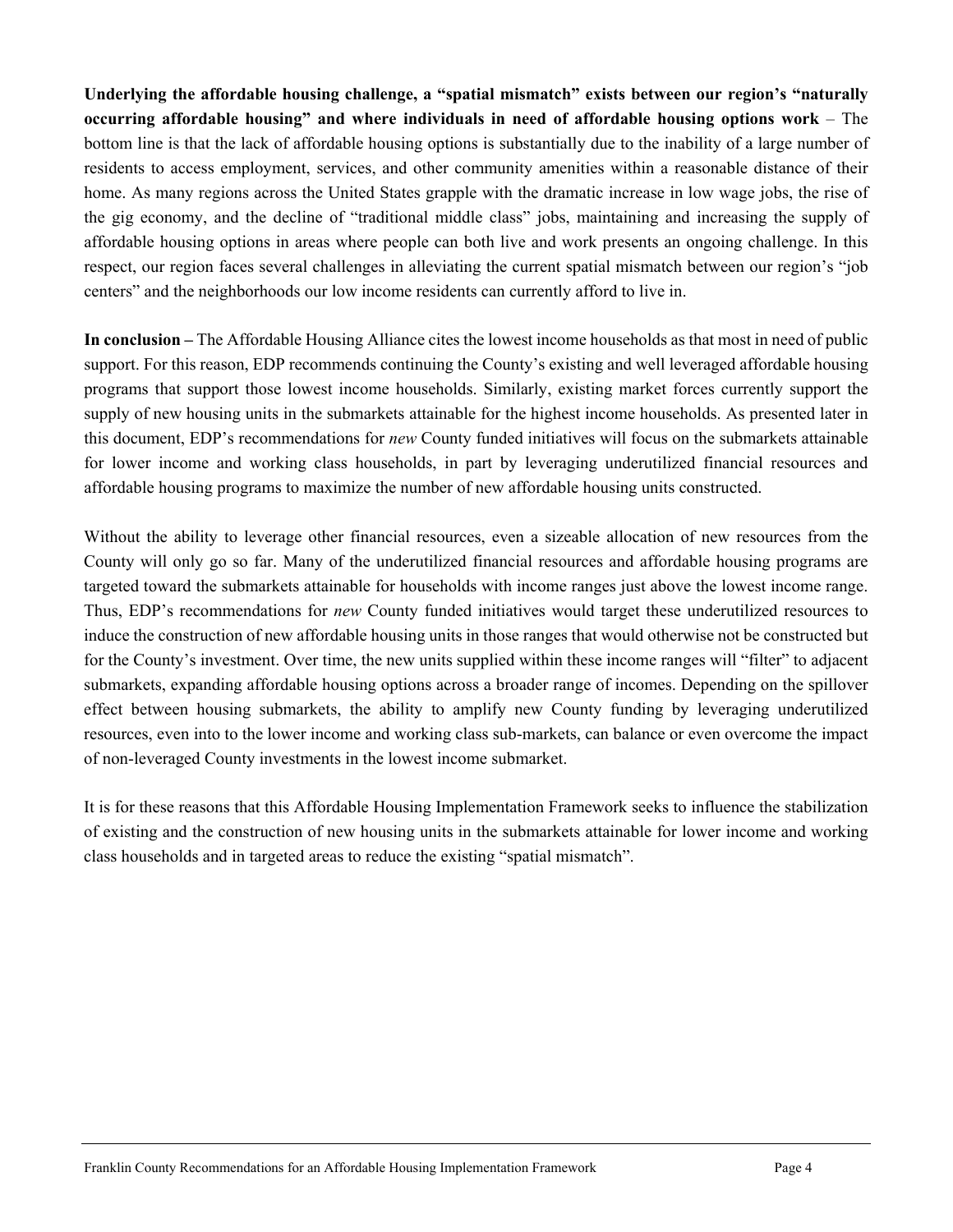### **Consideration #1 – Preserving Established County Funding for Affordable Housing**:

Historically, the Franklin County Commissioners have supported affordable housing on a number of policy fronts. Current County housing policies fund programs such as Fair Housing outreach and enforcement, home repair, homelessness services, and investments in grant and loan programs that leverage the Affordable Housing Trust and 9% Federal Low Income Housing Tax Credits. These programs make up the foundation of the County's affordable housing policy. While continuous evaluation of these programs is important to ensure they reflect changes to affordable housing needs and emerging best practices, these programs should remain fully funded as they are currently addressing several issues along the continuum of affordable housing needs.

*Regional Coordination with Other Housing Efforts: These funds focus generally on the balance of the County, the area outside the City of Columbus, while occasionally enhancing joint City/County projects for the most vulnerable and in need of support.*

## **Consideration #2 – New Housing Incentives and Zoning Updates:**

In order to induce the private market to build and maintain more affordable housing units, EDP is proposing the following budget neutral policy interventions. EDP will carefully study and consider the use of property tax abatements and tax increment financing tools for the purpose of preparing the townships for growth and encouraging the development of affordable housing in unincorporated, but strategically located areas of the county. This will combine with an effort over the next 18 months to create and adopt a zoning update for townships to more easily accommodate higher density development as well as smaller accessory dwelling units.

*Regional Coordination with Other Housing Efforts: These new budget neutral policies are focused in and will be coordinated with the unincorporated township areas of Franklin County where EDP has jurisdiction.*

# **Consideration #3 – New County Funded Initiatives:**

In order to induce the creation of affordable housing units on the scale necessary to both address our current affordable housing needs and to prepare for the future needs of a growing region, the County must strongly consider the commitment of new funds. EDP would recommend that any new funds be committed to the creation of programs that both leverage underutilized resource and meet affordable housing needs. These new programs include the development of a competitive grant-equity program to leverage 4% Federal Low Income Housing Tax Credits, as well as financial support for the newly formed, joint Franklin County and City of Columbus community land trust – the Central Ohio Community Land Trust.

*Regional Coordination with Other Housing Efforts: A proposal for new funding, either from the County General Fund or a new revenue source such as an increase in the Conveyance Fee, to support new affordable housing programs. Additional County funds are the least constrained and have the farthest reach because they can be invested throughout the County and in coordination with the townships, suburban municipalities, and the City of Columbus, as well as across multiple jurisdictions.*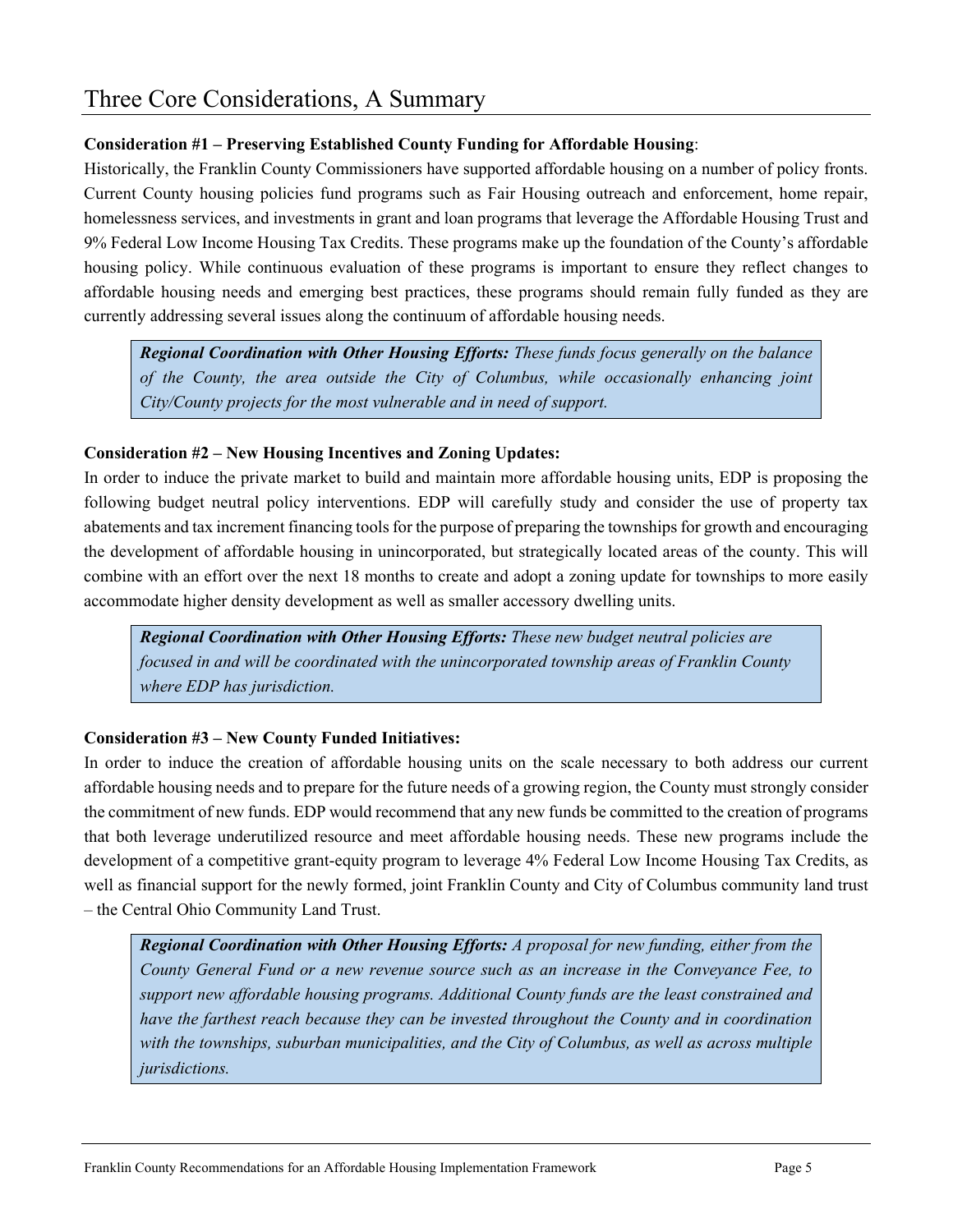## **Consideration #1 – Preserving Established County Funding for Affordable Housing**:

Historically, the Franklin County Commissioners have supported affordable housing on a number of policy fronts. Current County housing policies fund programs such as Fair Housing outreach and enforcement, home repair, homelessness services, and investments in grant and loan programs that leverage the Affordable Housing Trust and 9% Federal Low Income Housing Tax Credits. These programs make up the foundation of the County's housing policy solutions. While continuous evaluation of these programs is important to ensure they reflect changes to affordable housing needs and emerging best practices, these programs should remain fully funded as they are currently addressing various needs along the continuum of affordable housing needs.

**Affordable Housing Investments Administrative Entity Funding Source Budget Timeframe** FINANCE & FUNDING - HOME Partnership Projects (Grant-Equity for 9% LIHTC) EDP – Comm. Dev. HOME \$500,000 Ongoing - Down Payment Assistance EDP – Comm. Dev. HOME \$100,000 Ongoing - Affordable Housing Trust (Loans) Comm. Partnerships Conveyance Fee \$3,400,000 Ongoing - Housing Subsidies Using Subsidies<br>
Dev. Disabilities Levy \$5,000,000 Ongoing<br>
Dev. Disabilities Levy \$5,000,000 Ongoing SUPPORTIVE SERVICES - Fair Housing Services (Urban League)  $EDP - Comm. Dev.$  CDBG \$100,000 Ongoing - Home Repair (MORPC & LifeCare Alliance) EDP – Comm. Dev. CDBG | \$850,000 Ongoing - Tool Library (Rebuilding Together)  $\vert$  EDP – Comm. Dev. CDBG  $\vert$  \$50,000  $\vert$  Ongoing - Household Hearing Enhancement Equipment | EDP – Comm. Dev. | CDBG | \$25,000 | Ongoing - Housing Retention Specialist ousing Retention Specialist<br>
(Community Housing Network) EDP – Comm. Dev. CDBG \$60,000 Ongoing - Homelessness Outreach (Community Shelter Board) EDP – Comm. Dev. CDBG \$75,000 Ongoing - Housing Counseling Using Counseling (Homes on the Hill)  $EDP - Comm. Dev.$   $CDBG \t 315,000$  Ongoing - Homelessness Prevention omeressiess Freemion<br>
(Community Shelter Board) EDP – Comm. Dev. ESG \$160,000 Ongoing - Supportive, Transitional, Recovery Housing | ADAMH Levy | \$580,000 Ongoing - Community Shelter Board Shelter Board Shelter Board Conveyance Fee \$3,000,000 Ongoing - Community Shelter Board Shelter Board Shelter Board General Fund \$2,000,000 Ongoing - Safe Housing Repairs / Modifications Sale Housing Repairs > Modifications <br>
Office on Aging Levy \$1,000,000 Ongoing<br>
Office on Aging Levy \$1,000,000 Ongoing LAND USE & REGULATORY AUTHORITY - Smart Growth Overlay (Major Unincorporated Thoroughfares)  $\begin{vmatrix} EDP - Planning & N/A & N/A \end{vmatrix}$  Ongoing

Below is a summary of the almost \$17 million the County annually invests into housing services: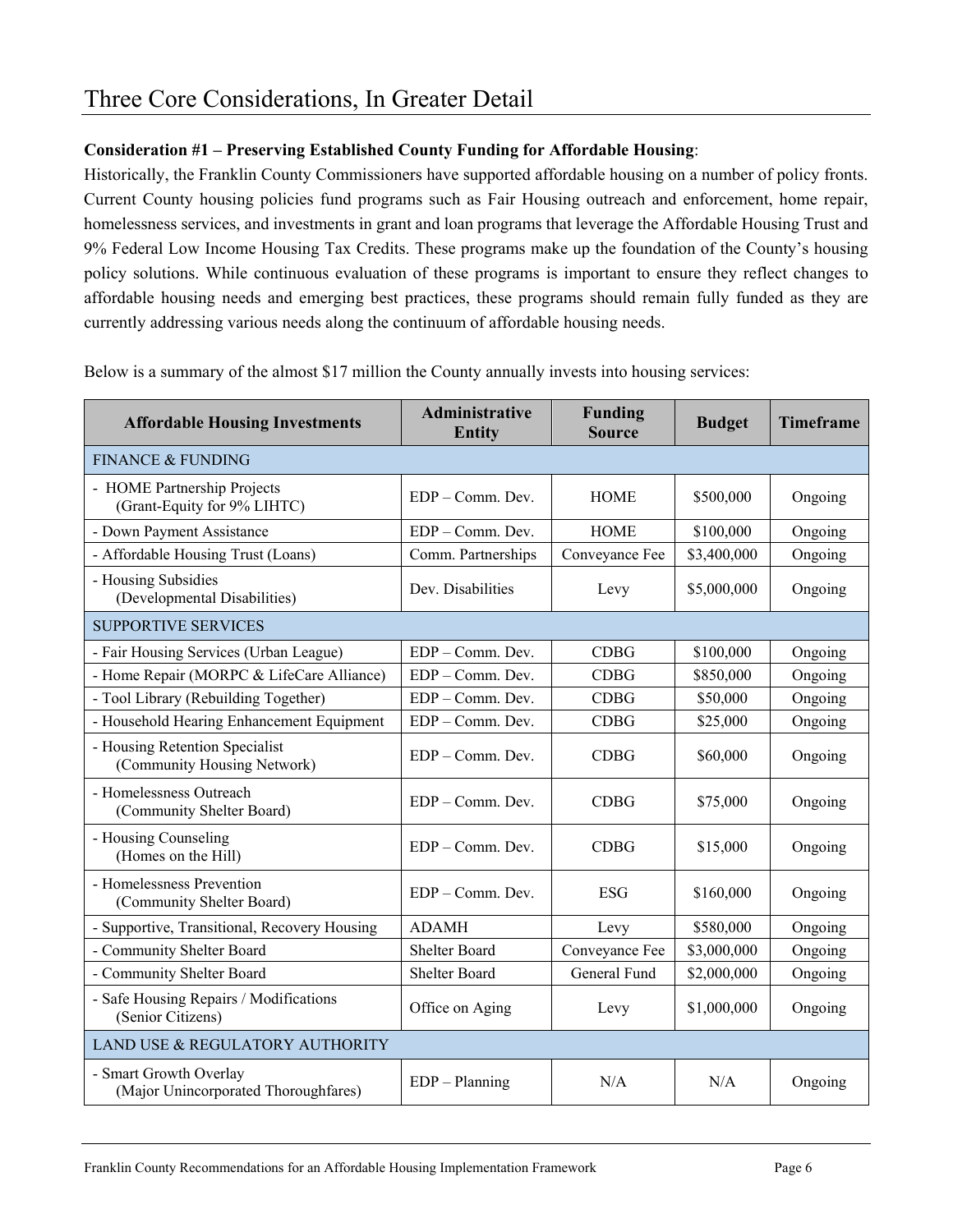EDP's review of the County's current programs – at least those administered by EDP and Community Partnerships – found that many of these programs are quite successful matching funds from various federal, state, and local sources to address particular issues along the continuum of affordable housing needs. But at the root of Central Ohio's affordable housing challenge is the growing deficit in the supply of new affordable housing units.

For example, the County's investment of a portion of its federal HOME allocation in 9% LIHTC projects has placed it in the 100<sup>th</sup> percentile of matching funds nationwide. The 9% LIHTC program is highly competitive and the State continuously exhausts its allocation of 9% tax credits each year. Because there is a limited amount of federal HOME funds allocated to the County and due to the particular challenges presented by the federal requirements associated with this funding source, the current use of HOME funds in support of the 9% LIHTC program is a logical and effective use of the County's HOME allocation. However, any additional funding the County might consider putting towards the 9% LIHTC program would likely only boost returns for those developing the units rather than leverage additional funds and induce the construction of new affordable housing units.

In regards to the supportive housing services funded by the County's federal CDBG allocation, EDP also generally finds these funds to be effectively allocated and to match other funding sources well. When it comes to supportive housing services, EDP subscribes to the 'housing first' model, of which the goal is to provide stability in housing to seniors, low-income residents, and other vulnerable populations. Whether it be through County support of housing rehabilitation programs, homelessness prevention and outreach, or housing counseling, supportive housing services provide our residents with the stability to overcome barriers or challenges they might face. Stability in housing serves as a preventative bulwark against the societal and financial costs incurred when an individual is displaced from their home.

Finally, one major service funded by the County's federal CDBG allocation that not only helps to preserve affordable housing opportunities, but is also integral to the civil rights of our residents, is the County's investment in Fair Housing outreach and enforcement. The County has partnered with the City of Columbus on these services for the purpose of achieving a more efficient service model. However, the recently drafted Joint Analysis of Impediments to Fair Housing Choice, prepared by the City of Columbus and Franklin County, has identified some areas for improvement<sup>[7](#page-8-0)</sup>. For example, fewer than 48% of survey respondents reported knowing where to file a complaint of housing discrimination. EDP will continue to evaluate current County housing programs to ensure the best services for our residents possible, and our investment in Fair Housing outreach and enforcement will be monitored moving forward.

<span id="page-8-0"></span> $\overline{\phantom{a}}$ <sup>7</sup> City of Columbus and Franklin County "Join Analysis of Impediments to Fair Housing Choice", Draft – October 2018, <https://development.franklincountyohio.gov/EDP-website/media/Documents/Community/Plans/Draft-AI-1025.pdf>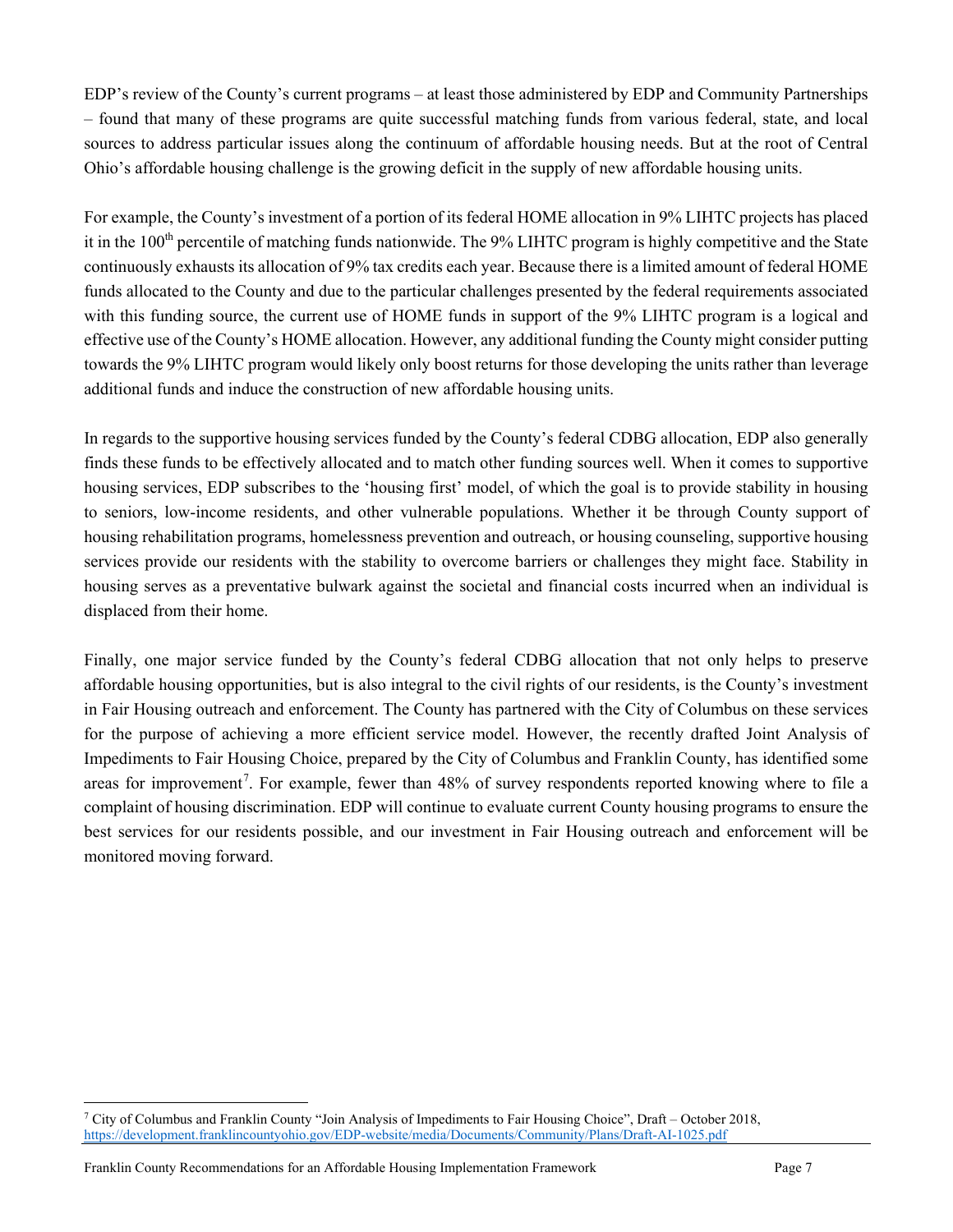#### Targeted Sub-Markets of Existing County Affordable Housing Programs



### **Consideration #2 – New Housing Incentives and Zoning Updates:**

In order to induce the private market to build and maintain more affordable housing units, EDP is proposing the following budget neutral policy interventions. EDP will carefully study and consider the use of property tax abatements and tax increment financing tools for the purpose of preparing the townships for growth and encouraging the development of affordable housing in unincorporated, but strategically located areas of the county. This will combine with an effort over the next 18 months to create and adopt a zoning update for the 10 of the 17 townships in which Franklin County administers the zoning to more easily accommodate higher density development and smaller accessory dwelling units. Below are descriptions of new budget neutral policy recommendations to be implemented by EDP:

### Community Reinvestment Area Tax Abatements

Ohio's Community Reinvestment Area (CRA) tax abatement program was originally established for the purpose of encouraging the rehabilitation and/or new construction of housing and building stock in areas of blight and where investment has proven difficult. Over time this program has evolved into primarily an economic development tool to induce the rehabilitation and/or new construction of commercial and industrial facilities. EDP administers several CRA zones in the unincorporated areas of the County almost exclusively for the purpose of encouraging commercial and industrial development. The City of Columbus, on the other hand, has often used CRAs for incentivizing residential development, most successfully Downtown and the Short North. Recently, because the Short North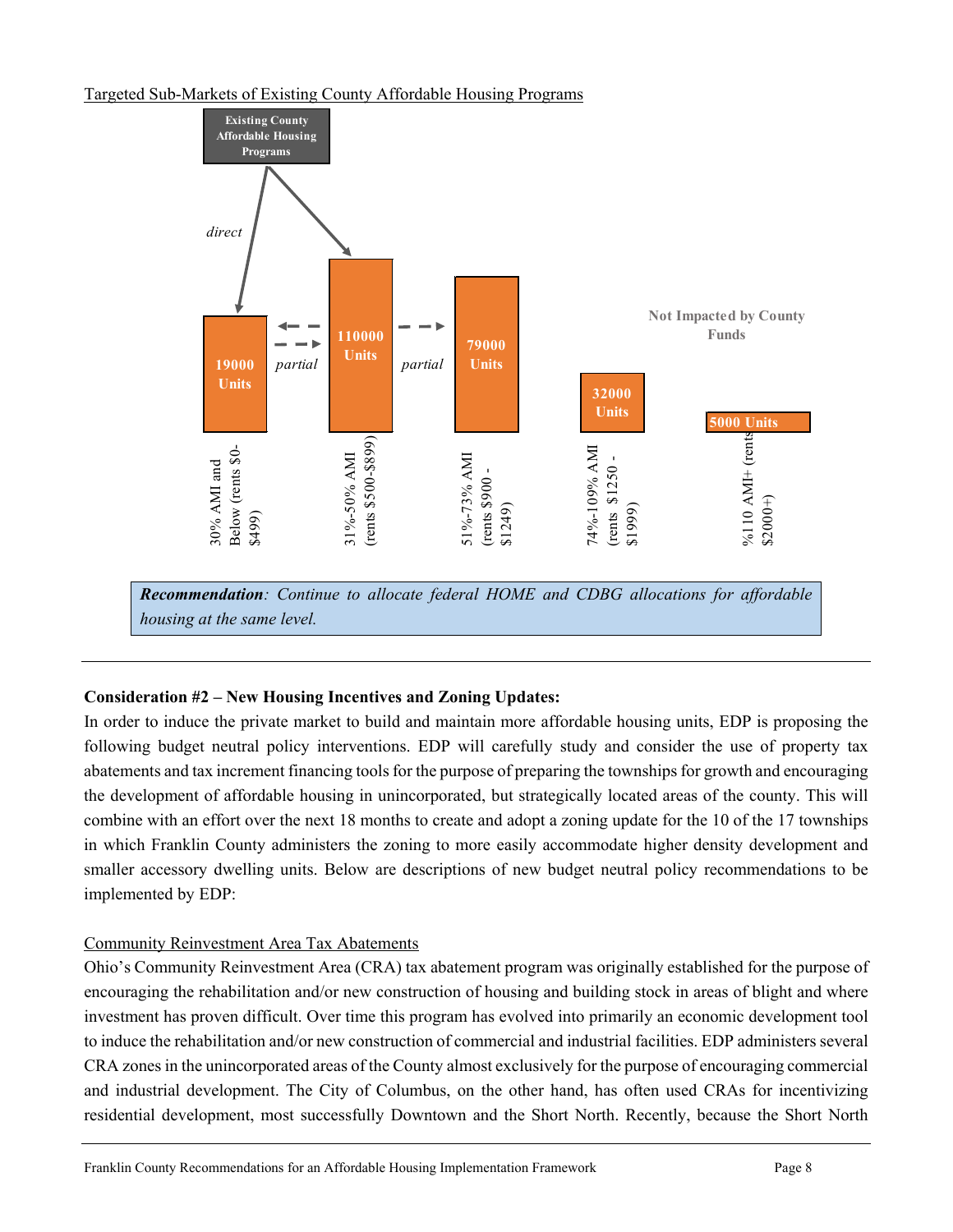market has changed from one of disinvestment to one of viable investment, the City has adopted a revised incentive policy to either reduce the level of incentive or to require residential units be set-aside for low- and moderateincome renters.

In 2018, the Board of Commissioners approved a CRA Agreement for the redevelopment of the Olentangy Valley Shopping Center, which included a senior assisted/independent living facility and a requirement that 12% of the beds be set aside as affordable housing units. This project served as a pilot program for how the County might utilize the CRA program to further its affordable housing goals and the lessons learned will be incorporated in the implementation of a broader tax incentive policy.

As the County is only able to offer residential CRA tax abatements in unincorporated areas, EDP recommends the following residential CRA tax abatement guidelines for these township areas:

- 1) For residential housing projects taking advantage of the 4% Federal Low Income Housing Tax Credit, EDP proposes making those investments eligible to directly apply for a full 100%, 15 year CRA tax abatement on the increase in real property value.
- 2) For large multifamily residential and/or mix-use projects within the unincorporated areas that are proximate to an employment center and/or at least partially located within ½ mile of one of the MORPC Concept Corridors, EDP proposes making those potential investments eligible to apply and negotiate for CRA abatements at a rate and term proportionate with the financial need to achieve project completion.

*Recommendation: allow residential CRA tax abatements for LIHTC awarded projects and, on a case-by-case basis, for non-LIHTC projects near employment centers or within ½ mile of MORPC Concept Corridors*

# Tax Increment Financing

Ohio's Tax Increment Financing (TIF) law allows for municipalities, townships, and counties to designate certain investments as public improvements and allows for a "payment-in-lieu-of-taxes" to be made for the incremental increase in value from new and/or rehabilitated real property improvements. These payments-in-lieu-of-taxes will then be diverted into a fund that can be used to pay for public infrastructure improvements, as well as the acquisition and demolition of private structures that directly or indirectly benefit the parcels subject to TIF.

Because the residents of new single-family residential developments are likely to rely on the services provided by County Social Service Levy Agencies, the County has not been fully receptive to TIF District proposals from our municipal and township partners. The County will continue the policy of negotiating for a portion of the incremental increase in value from new single-family residential development to continue supporting County Social Service Levy Agencies in the future. However, on a case-by-case basis, EDP will consider the use of TIF for certain developments, such as subsidized-affordable housing, naturally occurring affordable housing, and mixed-use and/or multifamily projects in areas of historic underinvestment in public infrastructure.

*Recommendation: consider TIF on a case-by-case basis for affordable housing projects*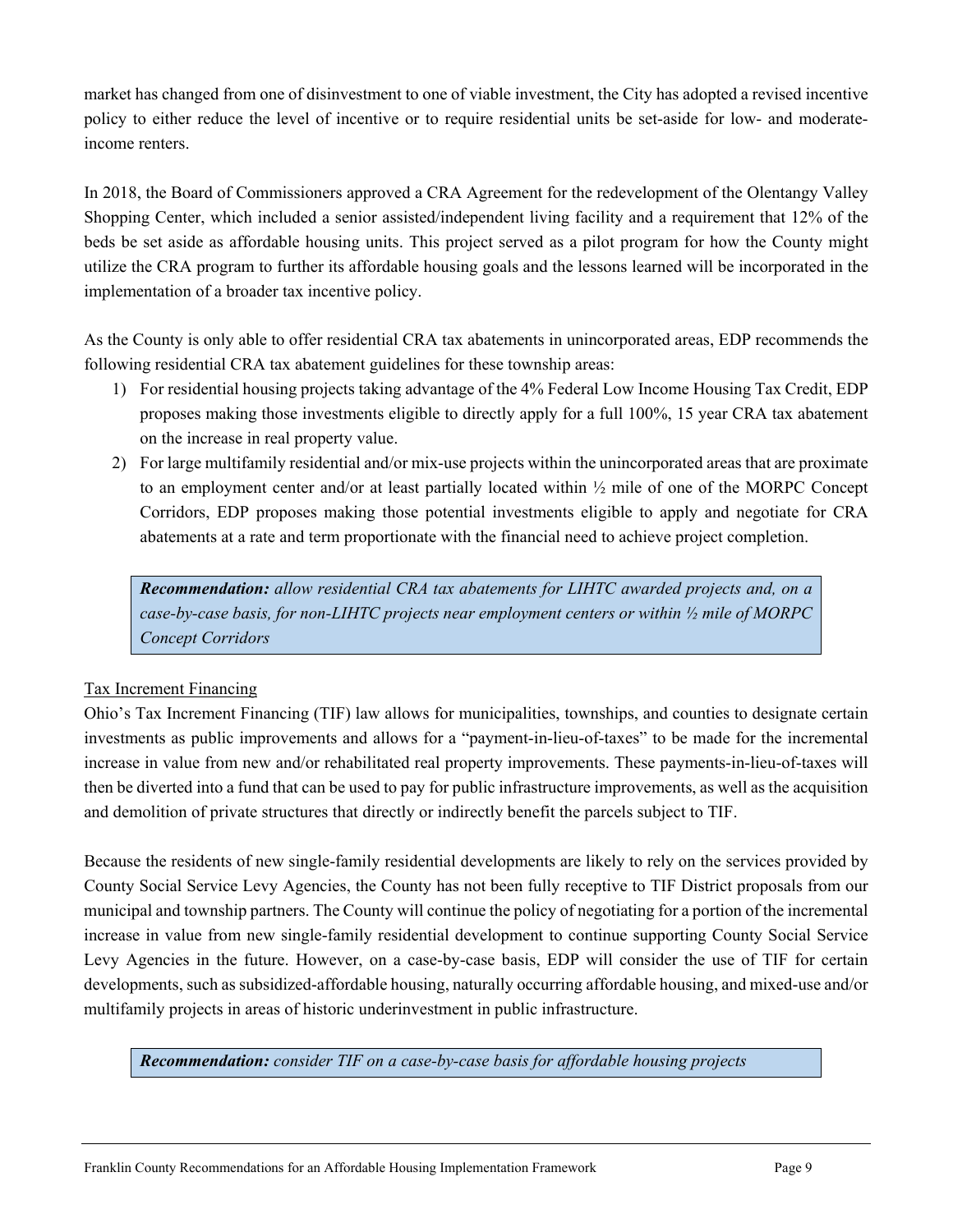#### Sales Tax Exemption

EDP will also continue to work with the Columbus-Franklin County Finance Authority to explore and consider the use of capital-lease sales tax exemptions for 4% LIHTC, new construction projects. EDP's internal affordable housing financial modeling shows that this incentive should be used judiciously. Projects that include 9% LIHTC, 4% LIHTC rehabilitation projects, as well as projects receiving tax abatement from the City of Columbus in exchange for set-aside affordable housing units, generally do not require additional sales tax exemption subsidy to be able to generate an internal rate of return to justify investment. Due to the nature of new construction projects relying on 4% LIHTC, EDP recommends offering the capital-lease sales tax exemption on a case-by-case basis.

*Recommendation: consider and allow the use of sales tax exemption through the Columbus-Franklin County Finance Authority for only new construction 4% LIHTC projects.*

## Zoning Update to Limit Barriers to Affordable Housing

Zoning regulations often include land use limitations and development standards that unintentionally create barriers to development patterns that are more conducive to housing affordability. EDP has already implemented the Smart Growth Overlay along major thoroughfares in unincorporated areas of the county to reduce these barriers. To continue these efforts, EDP will review the broader County Zoning Resolution to identify any additional barriers that exist and propose amendments as appropriate and in line with national best practices. This review will cover items such as parking requirements, unit sizes, accessory dwelling units, and applicable related development standards.

Preliminary research has shown immediate steps can be taken to improve Accessory Dwelling Unit (ADU) regulations, sometimes called "Granny Flats," to facilitate the supply of additional housing units. The *Affordable Housing Toolkit*, published as a White House report in 2015, supports amendments to local regulations that make the development of these units simpler and easier.

Changes to the County Zoning Resolution will impact the 10 of 17 Townships in Franklin County for which the Economic Development and Planning Department provides Zoning services. Any changes will have a limited impact in the short-term as they will only affect approximately four percent of the total Franklin County population. However, this process can serve as a model for other communities who may want to conduct a similar review of their zoning regulations, and as a result, may have a significant long-term impact. Review and implementation will take likely 9-to-12 months in total. $8$ 

#### **Project Timeline:**

*Phase Timeframe* Review Current County Regulations June-July Best Practices Research August 2018 Summarize Research & Draft Changes September - October September - October Finalize Recommendations/Amendments October - November Adoption by County Commissioners January 2020

<span id="page-11-0"></span> <sup>8</sup> **Process for Inclusionary Zoning Code Update Adoption:**

The steps for adopting changes to the Zoning Resolution include: A motion to initiate an from the Franklin County Rural Zoning Commission, a recommendation from the Franklin County Planning Commission, a recommendation from Rural Zoning Commission on the proposed amendment, and finally, consideration by the Board of County Commissioners.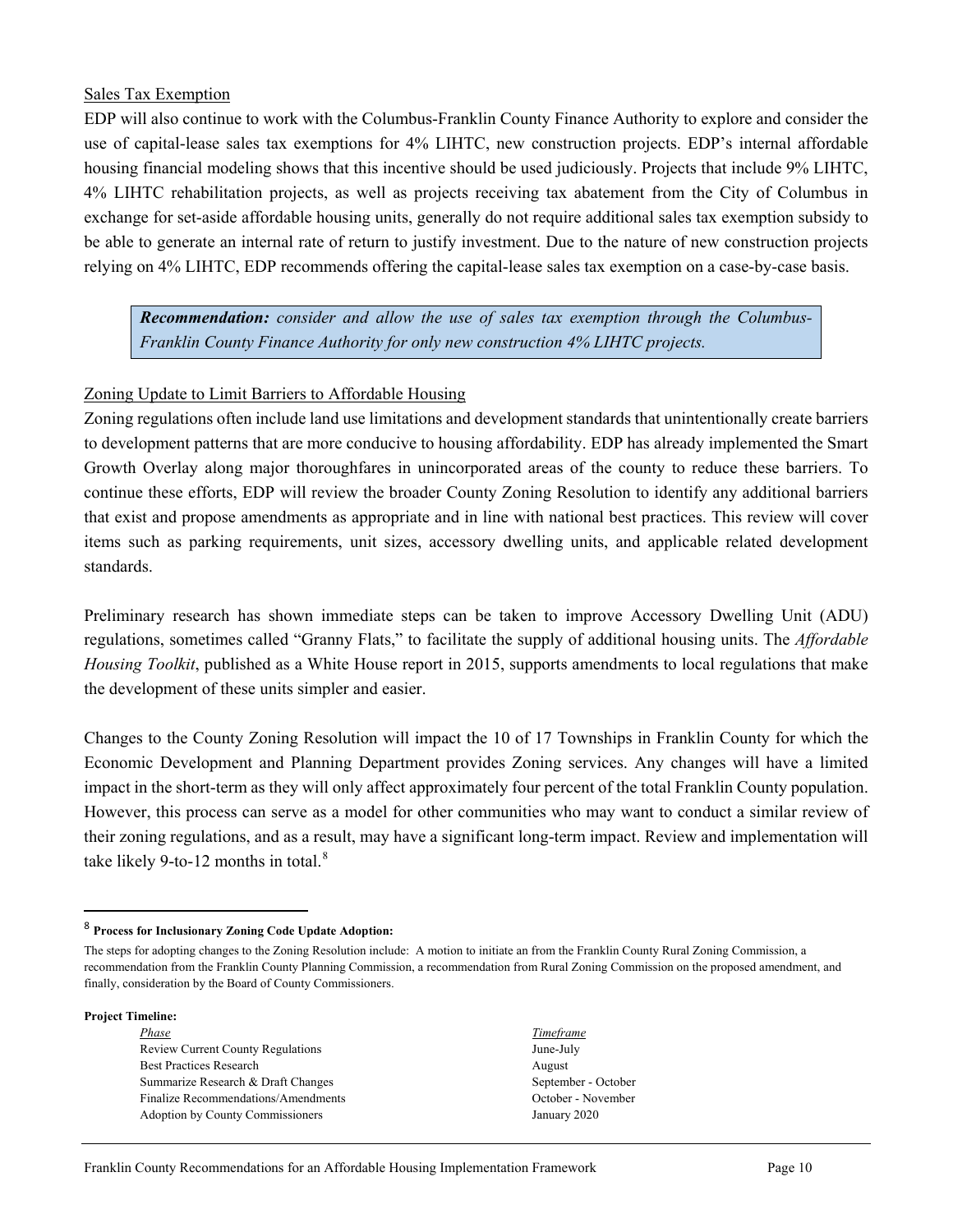*Recommendation: immediately begin research and an implementation strategy for a zoning update.* 

*Impact: the impact of a zoning update will be limited initially because only 4% of the total County population resides in areas where the County has jurisdiction – however, the long-term impact is potentially significant as Franklin County could become a model for other communities.*

### **Consideration #3 – New County Funded Initiatives:**

In order to induce the creation of affordable housing units on the scale necessary to both address our current affordable housing needs and to prepare for the future needs of a growing region, the County must strongly consider the commitment of new funds. EDP would recommend that any new funds be committed to the creation of programs that would both leverage underutilized resources and meet affordable housing needs that current County housing policies are not addressing. These programs include the development of a competitive grant-equity program to leverage 4% Federal Low Income Housing Tax Credits, as well as financial support for the newly formed, joint Franklin County and City of Columbus community land trust – the Central Ohio Community Land Trust.

When considering any new commitment of funds, it is best consider the impact and leverage of those funds within the context of the policy topic. Several recent studies, as well as EDP's own analysis, estimates the development cost of a new unit of affordable housing to be between \$180,000 and \$235,000 per unit. When it comes to ensuring the affordability of these new units, EDP estimates between \$70,000 and \$100,000 of the development cost must be subsidized, for both rental and homeownership opportunities.<sup>[9](#page-12-0)</sup> The primary goal of EDP's recommendation to commit new funds to the following affordable housing programs is to induce the development of as many new affordable housing units as possible.

In order to ensure the most effective and efficient use of County funds, EDP is proposing affordable housing programs that will either leverage underutilized resources or invest in land on behalf of the community to provide permanent affordable housing opportunities. EDP understands that any new commitment of funds for affordable housing programs must either come from a reduction in another use of County General Fund dollars or from a new revenue source. EDP is a policy and program implementation agency of the Commissioners and not involved directly in budgetary strategy. However, a number of potential resources are available to the Commissioners to generate new revenue, such as an increase of the Conveyance Fee. EDP is cognizant that any new revenue generated from an increased tax or fee might adversely affect those residents which the County desires to help the most. Please see Appendix A for an example of the effect of a \$1 increase of the Conveyance Fee would have on a renter of a naturally occurring affordable housing unit recently subject to an increased Conveyance Fee.

### County Housing Magnet Fund

EDP proposes the creation of a new County Housing Magnet Fund (aka, the 4% Soft Loan Fund) to serve as the primary catalyst of new affordable housing units. This program opens prior to the Ohio Housing Finance Agency's (OHFA's) application deadline for the 4% Low Income Housing Tax Credit program each year. EDP would award strictly conditional commitment letters to the highest ranked projects, allowing those projects to leverage the County's commitment as they go forward in applying for OHFA's 4% LIHTC program. County funds would never be officially awarded unless these projects are successful in their application for 4% LIHTC. County funds are not

<span id="page-12-0"></span><sup>&</sup>lt;sup>9</sup> Affordable Housing Alliance, "The... Housing Challenge."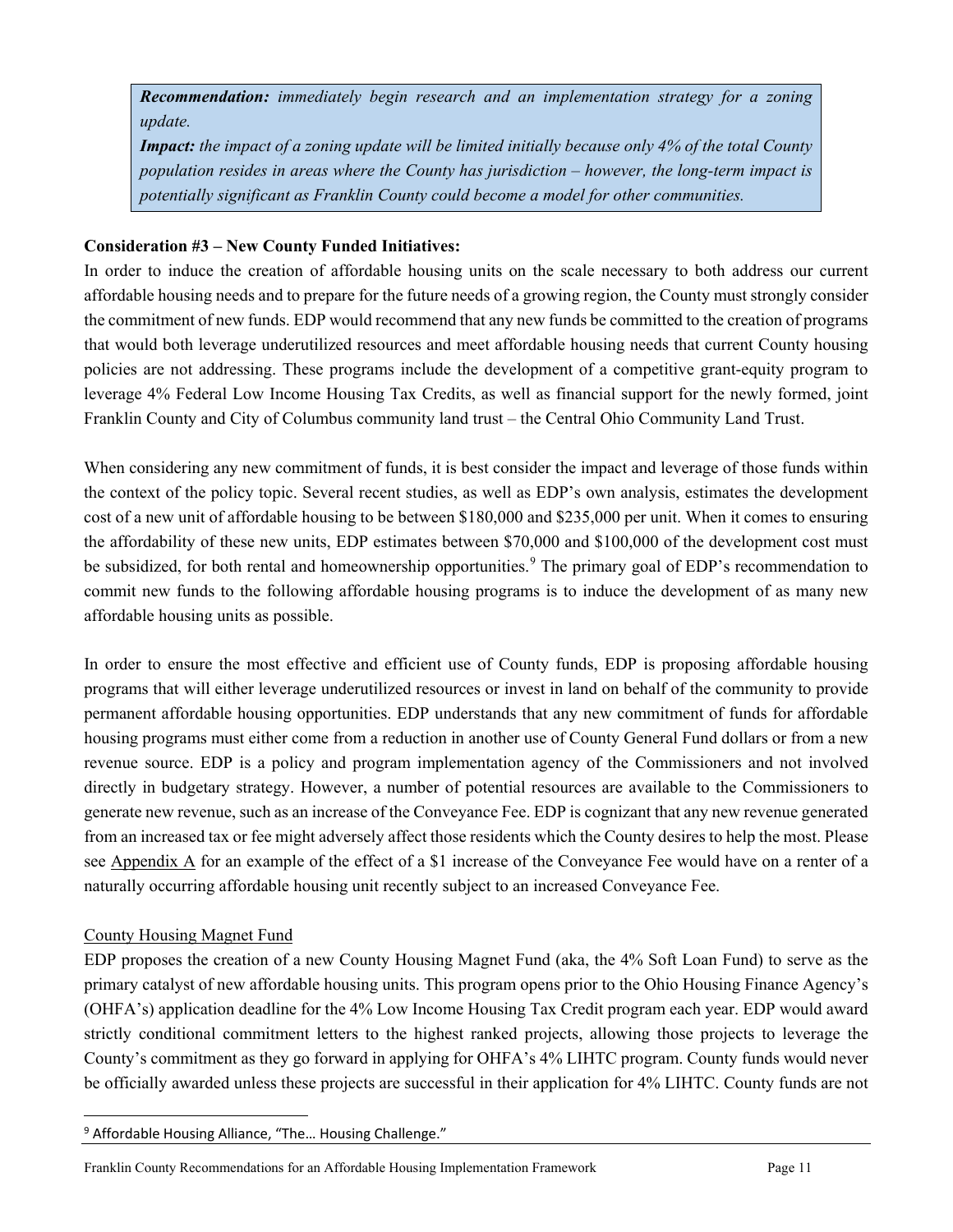eligible for projects pursuing the competitive 9% LIHTC program. This is to ensure County funds leverage resources that would not be used and induce new affordable housing units that would otherwise not be constructed, but for the County Housing Magnet Fund. Once the 4% credits have been secured, the developer would be able to proceed seeking additional sources. See *Funding Example #1 for a traditional 9% LIHTC deal and our Example #2 and #3* shown below for a projected capital stack for a new County Magnet Fund:



*Funding Example #3*

|                |                        |               | 50 Units      |         |                   |
|----------------|------------------------|---------------|---------------|---------|-------------------|
| <b>Step</b>    | <b>Funding Source</b>  |               | Amount        | Stack % | Per Unit          |
| 1              | <b>County MAGNET</b>   | $\mathbf S$   | 1,150,000.00  |         | 10\% \$ 23,000.00 |
| $\overline{2}$ | 4% Tax Credity Equity  | S             | 3,525,000.00  |         | 30% \$ 70,500.00  |
| 3              | OHFA HDAP "Soft"       | \$            | 1,000,000.00  |         | 9% \$ 20,000.00   |
| 4              | 1st Perm Hard Soft     | S             | 3,850,000.00  |         | 33% \$ 77,000.00  |
| 5              | Deferred Dev. Fee      | <b>S</b>      | 1,375,000.00  |         | 12% \$ 27,500.00  |
| 6              | Other Public Soft Loan | <sup>\$</sup> | 850,000.00    |         | 7% \$17,000.00    |
|                | TOTAL<br>$=$           | - 8           | 11,750,000.00 |         | 100% \$235,000.00 |

*Recommendation: fund the County Housing Magnet Fund at \$4,125,000 a year. Impact: \$4,125,000 / \$23,000 per unit = 180 minimum new affordable units per year*

# *The County Housing Magnet Fund Program Process Explained*

A new equity program (soft loan) offered by the County would be competitively advertised and applications ranked according to various criteria. The main criteria in the proposed County 4% Soft Loan Fund is for transit oriented development in order to address the mobility challenges of low- and-moderate income residents and reducing the spatial mismatch of affordable housing opportunities and employment opportunities. After being evaluated for transit corridor and employment center access, projects will be evaluated on several other criteria. A potential ranking criteria is detailed below: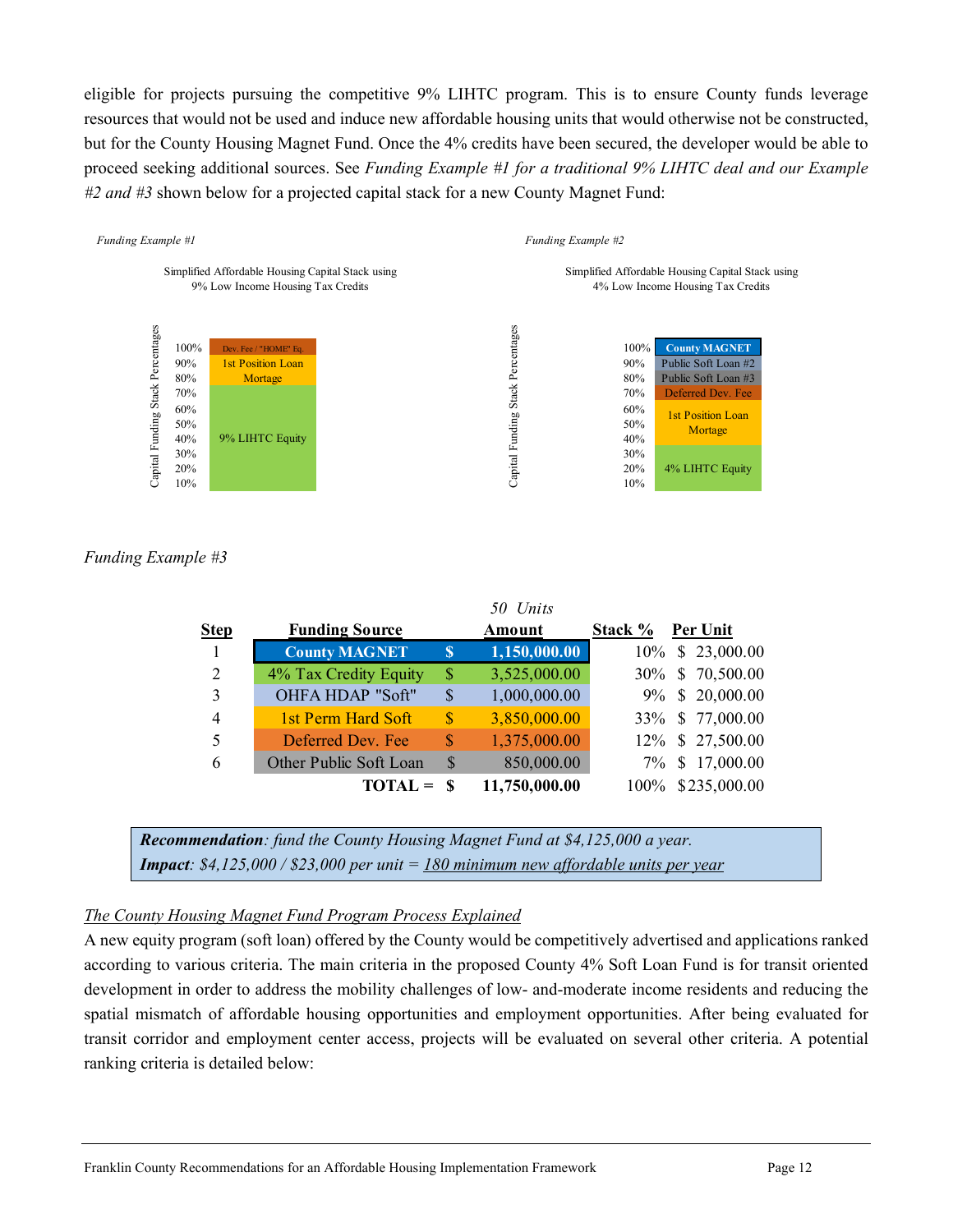- 1.) Highest rank will go to projects proposed at least partially contained within ½ mile distance of a MORPC Concept Corridor (or main transit corridor) – within the balance of the County, outside of the City of Columbus;
- 2.) Second highest rank will go to projects proposed at least partially contained within ½ mile distance of a MORPC Concept Corridor (or main transit corridor) – within the City of Columbus;
- 3.) Third highest rank will go to projects proposed that are proximate to employment centers throughout the entire County;

If multiple projects exist within one of the top three rankings listed above, in order to prioritize projects, a subset of ranking criteria will be used including but not limited to criteria such as: school district ratings; walkability; food access; park access; special job centers; sustainable design; leverage funds; etc.

If there is still an allocation of new County Housing Magnet Fund available and projects have been proposed that do not fall within the top three ranking criteria listed above, then projects will be ranked on the subset of ranking criteria examples listed directly above.

Project funding will be capped at \$1,150,000 of County Housing Magnet Funding per project. Awards will be further capped at \$12,000 per efficiency unit; \$15,000 per one bedroom unit; \$19,000 per two bedroom unit; and \$23,000 per three bedroom unit.

### Community Land Trust

One of the main recommendations to come from EDP's initial Housing Memo<sup>[10](#page-14-0)</sup> was to continue efforts to establish a joint Franklin County and City of Columbus community land trust. Since the writing of this June 2018 Housing Memo, the Central Ohio Community Land Trust, operating as a subsidiary of the Central Ohio Community Improvement Corporation (the Franklin County Land Bank), has been jointly founded by the County and the City of Columbus. The City has already committed to a multi-million dollar allocation to the Land Trust for an initial pilot development project.

Land trusts achieve permanent affordability by placing the land under a residential property within a community trust, while selling or renting the actual housing structure that sits atop the land to an income eligible buyer or renter. In the case of homeownership, the income eligible buyer executes a 99-year ground lease. As a condition of the lease, subsequent sales of the home are restricted to other income eligible buyers, and a restricted resale formula limits future sale prices in order to ensure affordability while allowing for modest appreciation (wealth generation).

To make the gap between an affordable purchase and the actual cost of the home-building for a land trust affordable, an initial equity grant is needed to buy-down the affordability gap. To also provide additional wrap-around services to prevent eviction and foreclosure, initial operating subsidies will also be needed until a land trust can achieve sustainable operating cash flows.

<span id="page-14-0"></span><sup>&</sup>lt;sup>10</sup> Affordable Housing Memo to Franklin County Board of Commissioners, by Josh Roth, Senior Program Coordinator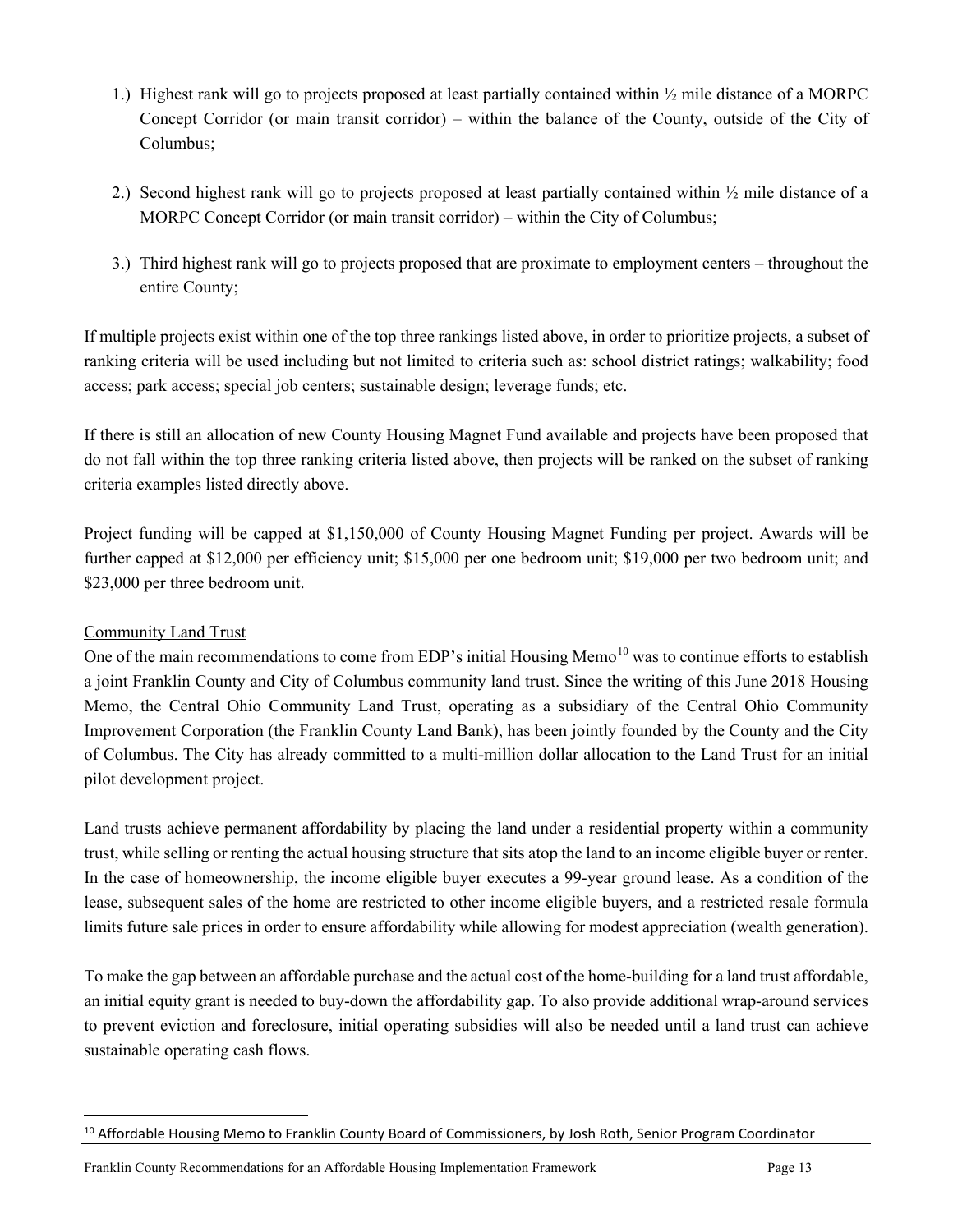In order to address affordable housing needs not satisfied by the County's current affordable housing programs, should the Commissioner's commit to new affordable housing funds, EDP recommends an allocation be made to the Central Ohio Community Land Trust. These funds would be used to both "buy-down" the cost of homeownership in neighborhoods experiencing gentrification and displacement as well as provide initial operating cash flows. Despite the sizeable upfront contribution, these subsidies actually last through multiple generations by way of the renewable 99-year ground lease. As long as the land and improvement remain under the control of the Land Trust, the initial subsidy is retained and will grow as the properties appreciate in value. In addition to providing affordable housing opportunities, the Land Trust will have the added benefit of serving as an anti-displacement tool in rapidly appreciating neighborhoods.

*Recommendation: fund the Land Trust at \$2,375,000 a year. Impact: \$2,375,000 / \$95,000 per unit[11](#page-15-0) = 25 minimum new affordable units per year*

### Quick Strike Acquisition Fund

An additional long-term strategy to address affordable housing EDP recommends would be another collaboration between the County and the Land Trust. This strategy would consist of a quick strike land acquisition fund. The ability to purchase and hold land in quickly appreciating and gentrifying neighborhoods will allow for a long-term and more deliberate affordable housing strategy to be implemented on the land acquired. This program can also be used as a trade-off between affordable housing developers and the Land Trust's desire to keep housing permanently affordable. In exchange for a nominal cost of land to the developer, the developer would sign a renewable 99-year ground lease to keep the property permanently affordable beyond the typical 15 to 30 year compliance period for housing units that receive low-income housing tax credits.

<span id="page-15-0"></span> <sup>11</sup> Per estimate per Land Trust pilot unit i[n https://www.dispatch.com/news/20190211/columbus-to-subsidize-home-sales](https://www.dispatch.com/news/20190211/columbus-to-subsidize-home-sales-on-some-land-bank-properties)[on-some-land-bank-properties](https://www.dispatch.com/news/20190211/columbus-to-subsidize-home-sales-on-some-land-bank-properties)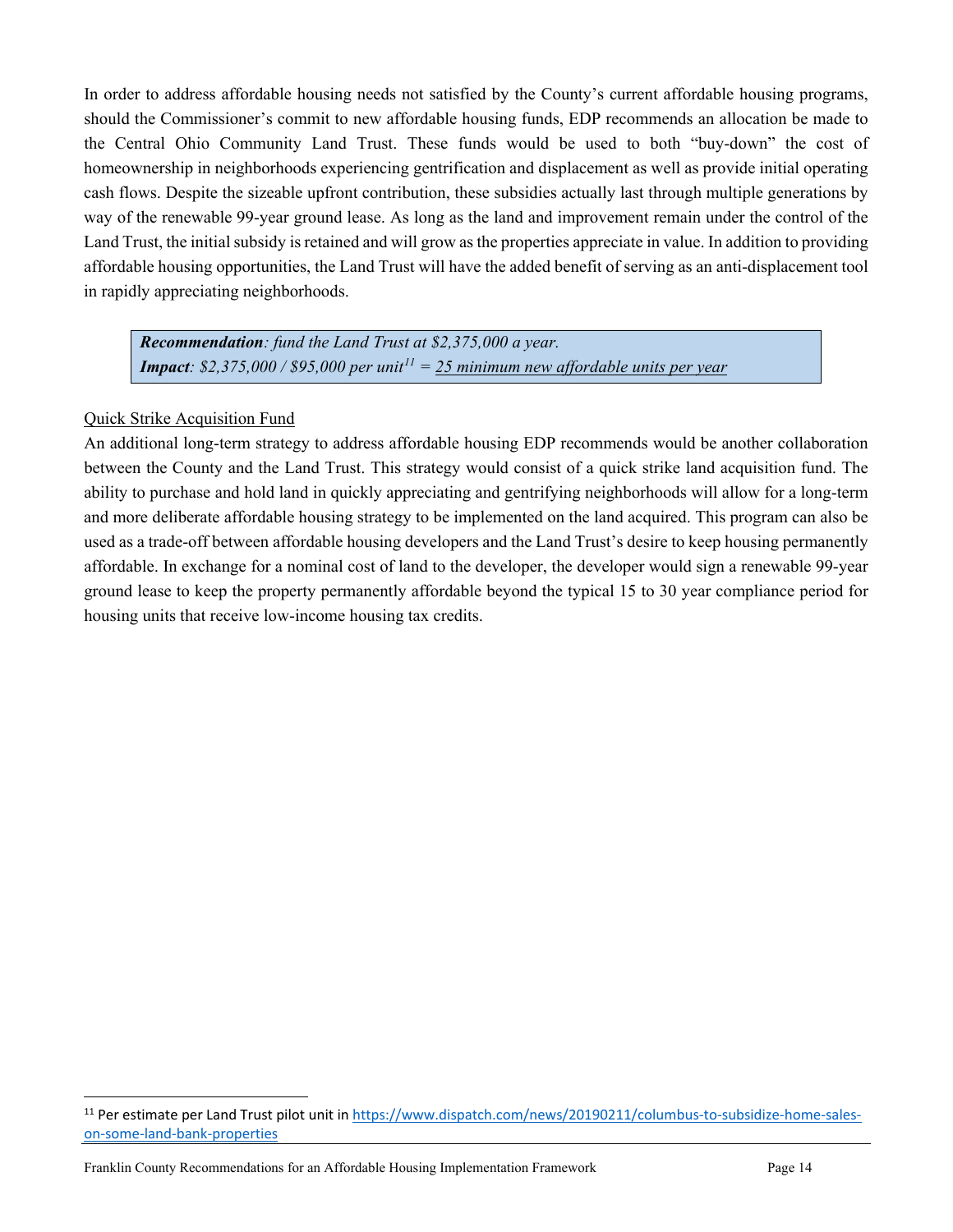# SUMMARY

It is EDP's hope that these recommendations for an expanded affordable housing policy assist the Board of Commissioners as they weigh various options and investment decisions. EDP's analysis shows that preserving the already established County affordable housing programs (Consideration #1) and the implementation of the budgetneutral recommendations in this Affordable Housing Implementation Framework (Consideration #2) will not be enough to induce the creation of affordable housing units on the scale necessary to both address our current affordable housing needs and to prepare for the future needs of a growing region. Only the commitment of new funds will guarantee new unit construction. Should the Board of Commissioners choose to commit additional revenue to the creation of new affordable housing programs, EDP hopes this carefully considered policy research has set out an implementable strategy to efficiently execute and leverage those new funds to the greatest extent possible, enhance existing and create new successful partnerships, and to provide a noticeable improvement to the affordable housing opportunities and quality of life for Franklin County residents.

# Accumulative New Units and New Funding

The recommended new programs (Consideration #3) would induce the construction of approximately 2,050 new affordable units over the next decade. The benefits of these affordable housing investments would continue well beyond the initial decade of programming, with Community Land Trust units maintaining permanent affordability. Should the County commit \$6,500,000 annually and keep its investment stable, over the course of a decade this would result in a total of \$65,000,000 of net new funding to address the affordable housing challenge.

| New Affordable Housing Program | Annual Number of New Units |
|--------------------------------|----------------------------|
| 4% LIHTC Soft Loan Fund        | 180                        |
| Community Land Trust           | 25                         |
|                                |                            |
| 10 Year Total – New Units      | 2.050                      |

**10 Year Total – New Funding \$65,000,000**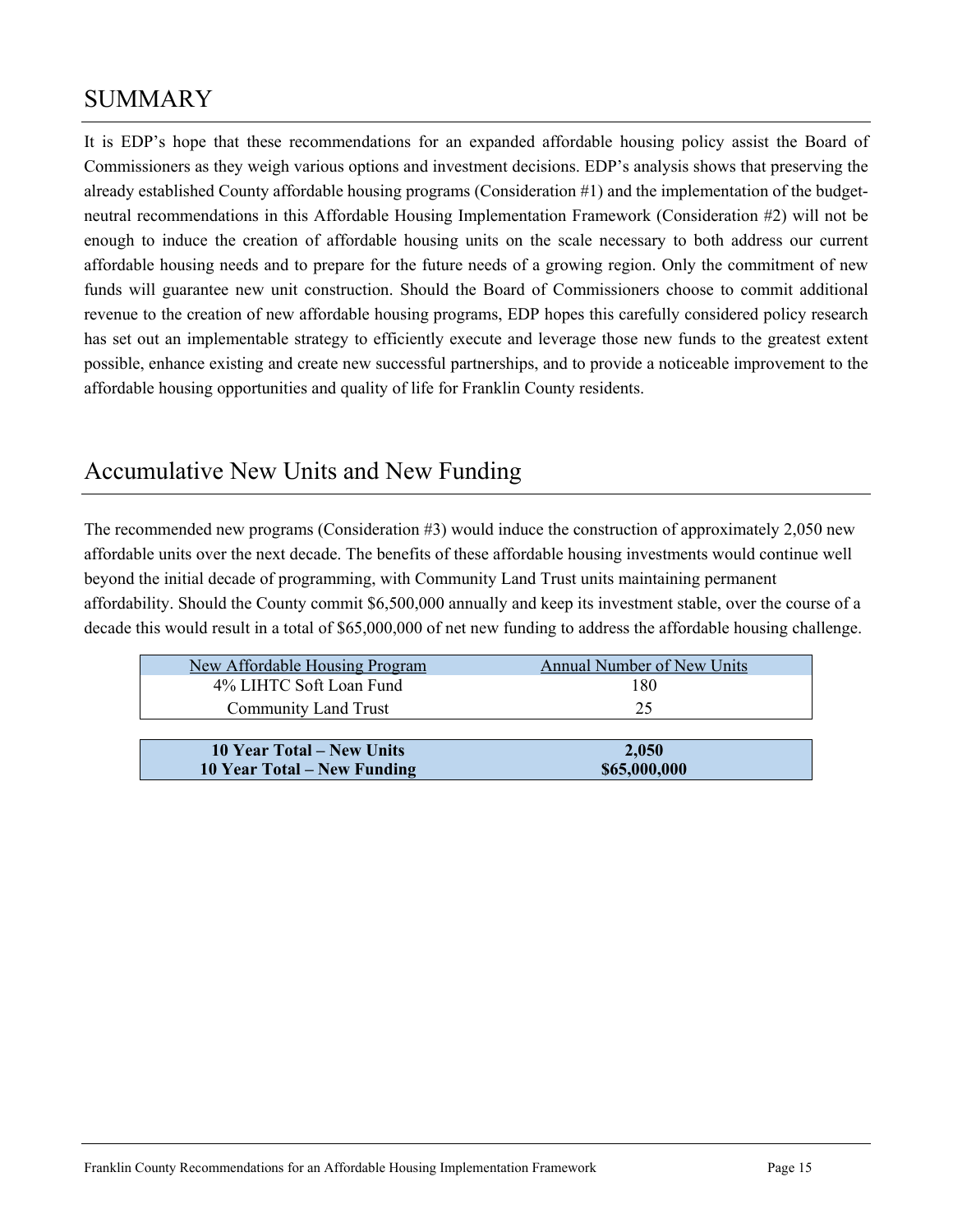| <b>Affordable Housing Investments</b>                                           | <b>Administrative</b><br><b>Entity</b> | <b>Funding</b><br><b>Source</b> | <b>Budget</b> | <b>Timeframe</b>             |
|---------------------------------------------------------------------------------|----------------------------------------|---------------------------------|---------------|------------------------------|
| <b>FINANCE &amp; FUNDING</b>                                                    |                                        |                                 |               |                              |
| - HOME Partnership Projects<br>(Grant-Equity for 9% LIHTC)                      | EDP - Comm. Dev.                       | <b>HOME</b>                     | \$500,000     | Ongoing                      |
| - Down Payment Assistance                                                       | EDP - Comm. Dev.                       | <b>HOME</b>                     | \$100,000     | Ongoing                      |
| - Affordable Housing Trust (Loans)                                              | Comm. Partnerships                     | Conveyance Fee                  | \$3,400,000   | Ongoing                      |
| - Housing Subsidies<br>(Developmental Disabilities)                             | Dev. Disabilities                      | Levy                            | \$5,000,000   | Ongoing                      |
| - Community Land Trust<br>(Homeownership and Land Acquisition)                  | <b>COCLT</b>                           | <b>NEW</b>                      | \$2,375,000   | <b>Short Term</b>            |
| - Housing Magnet Fund<br>(Grant-Equity for 4% LIHTC)                            | <b>EDP</b> – Econ. Dev.                | <b>NEW</b>                      | \$4,125,000   | <b>Short Term</b>            |
| - Quick Strike Land Acquisition Fund                                            | <b>EDP/COCLT</b>                       | <b>NEW</b>                      | <b>Excess</b> | <b>Long Term</b>             |
| <b>INCENTIVES</b>                                                               |                                        |                                 |               |                              |
| - CRA Tax Abatement - 100%<br>(Unincorporated 4% and 9% LIHTC)                  | EDP - Econ. Dev.                       | N/A                             | N/A           | <b>Short Term</b>            |
| - CRA Tax Abatement - Negotiated<br>(Unincorporated Naturally Affordable)       | <b>EDP</b> – Econ. Dev.                | N/A                             | N/A           | <b>Ongoing</b>               |
| - Tax Increment Financing - Negotiated<br>(Unincorporated Naturally Affordable) | <b>EDP</b> – Econ Dev.                 | N/A                             | N/A           | Ongoing                      |
| - Capital-Lease Sales Tax Exemption<br>(4% LIHTC)                               | <b>CFCFA</b>                           | N/A                             | N/A           | <b>Medium</b><br><b>Term</b> |
| <b>SUPPORTIVE SERVICES</b>                                                      |                                        |                                 |               |                              |
| - Fair Housing Services (Urban League)                                          | EDP - Comm. Dev.                       | <b>CDBG</b>                     | \$100,000     | Ongoing                      |
| - Home Repair (MORPC & LifeCare Alliance)                                       | EDP - Comm. Dev.                       | <b>CDBG</b>                     | \$850,000     | Ongoing                      |
| - Tool Library (Rebuilding Together)                                            | EDP - Comm. Dev.                       | <b>CDBG</b>                     | \$50,000      | Ongoing                      |
| - Household Hearing Enhancement Equipment                                       | EDP - Comm. Dev.                       | <b>CDBG</b>                     | \$25,000      | Ongoing                      |
| - Housing Retention Specialist<br>(Community Housing Network)                   | EDP - Comm. Dev.                       | <b>CDBG</b>                     | \$60,000      | Ongoing                      |
| - Homelessness Outreach<br>(Community Shelter Board)                            | EDP - Comm. Dev.                       | <b>CDBG</b>                     | \$75,000      | Ongoing                      |
| - Housing Counseling<br>(Homes on the Hill)                                     | EDP - Comm. Dev.                       | <b>CDBG</b>                     | \$15,000      | Ongoing                      |
| - Homelessness Prevention<br>(Community Shelter Board)                          | EDP - Comm. Dev.                       | <b>ESG</b>                      | \$160,000     | Ongoing                      |
| - Supportive, Transitional, Recovery Housing                                    | <b>ADAMH</b>                           | Levy                            | \$580,000     | Ongoing                      |
| - Community Shelter Board                                                       | Shelter Board                          | Conveyance Fee                  | \$3,000,000   | Ongoing                      |
| - Community Shelter Board                                                       | Shelter Board                          | General Fund                    | \$2,000,000   | Ongoing                      |
| - Safe Housing Repairs / Modifications<br>(Senior Citizens)                     | Office on Aging                        | Levy                            | \$1,000,000   | Ongoing                      |
| LAND USE & REGULATORY AUTHORITY                                                 |                                        |                                 |               |                              |
| - Smart Growth Overlay<br>(Unincorporated Major Thoroughfares)                  | $EDP - Planning$                       | N/A                             | N/A           | Ongoing                      |
| - County Zoning Resolution Review<br>(10 of 17 Townships)                       | <b>EDP</b> – Planning                  | N/A                             | N/A           | <b>Medium</b><br><b>Term</b> |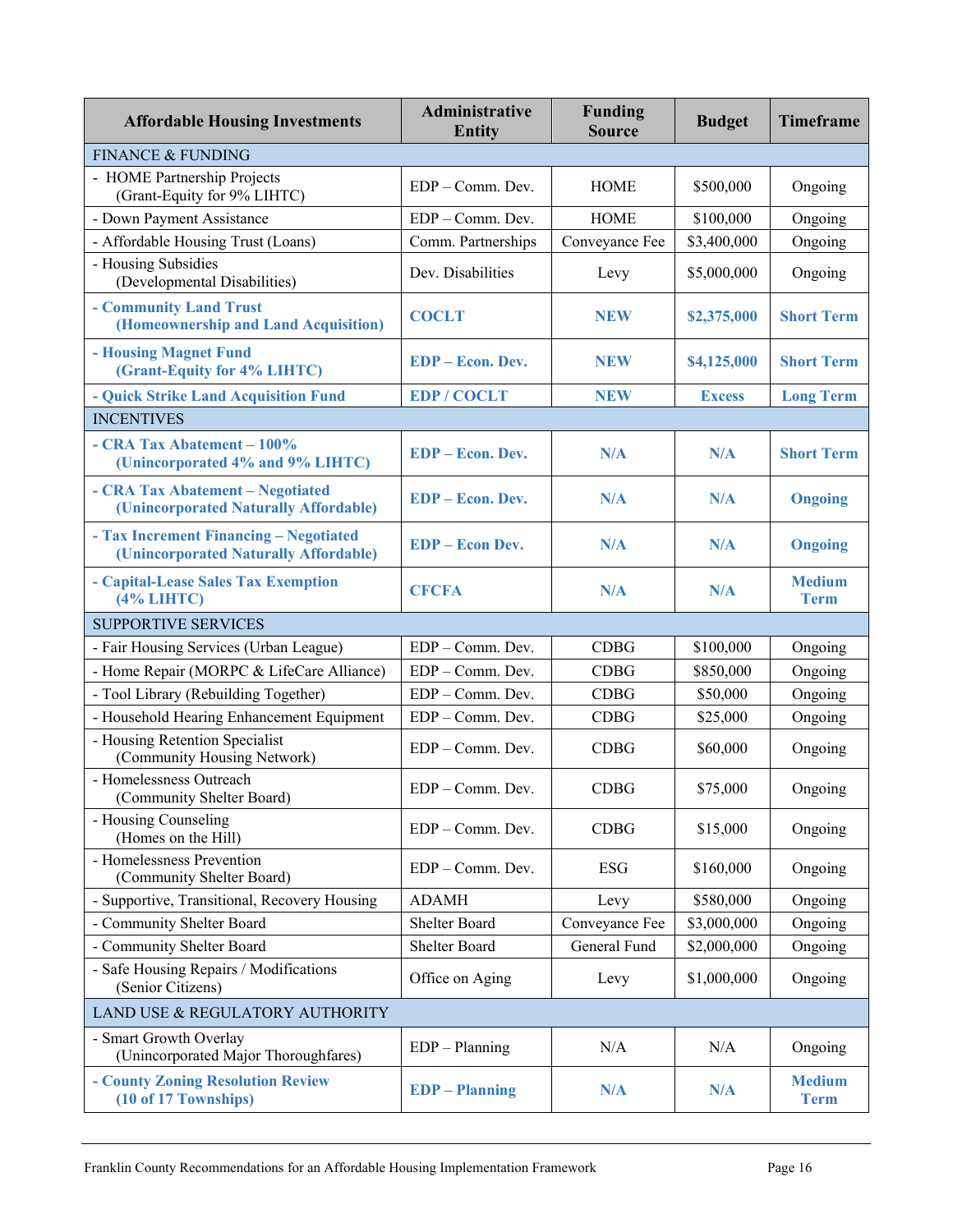